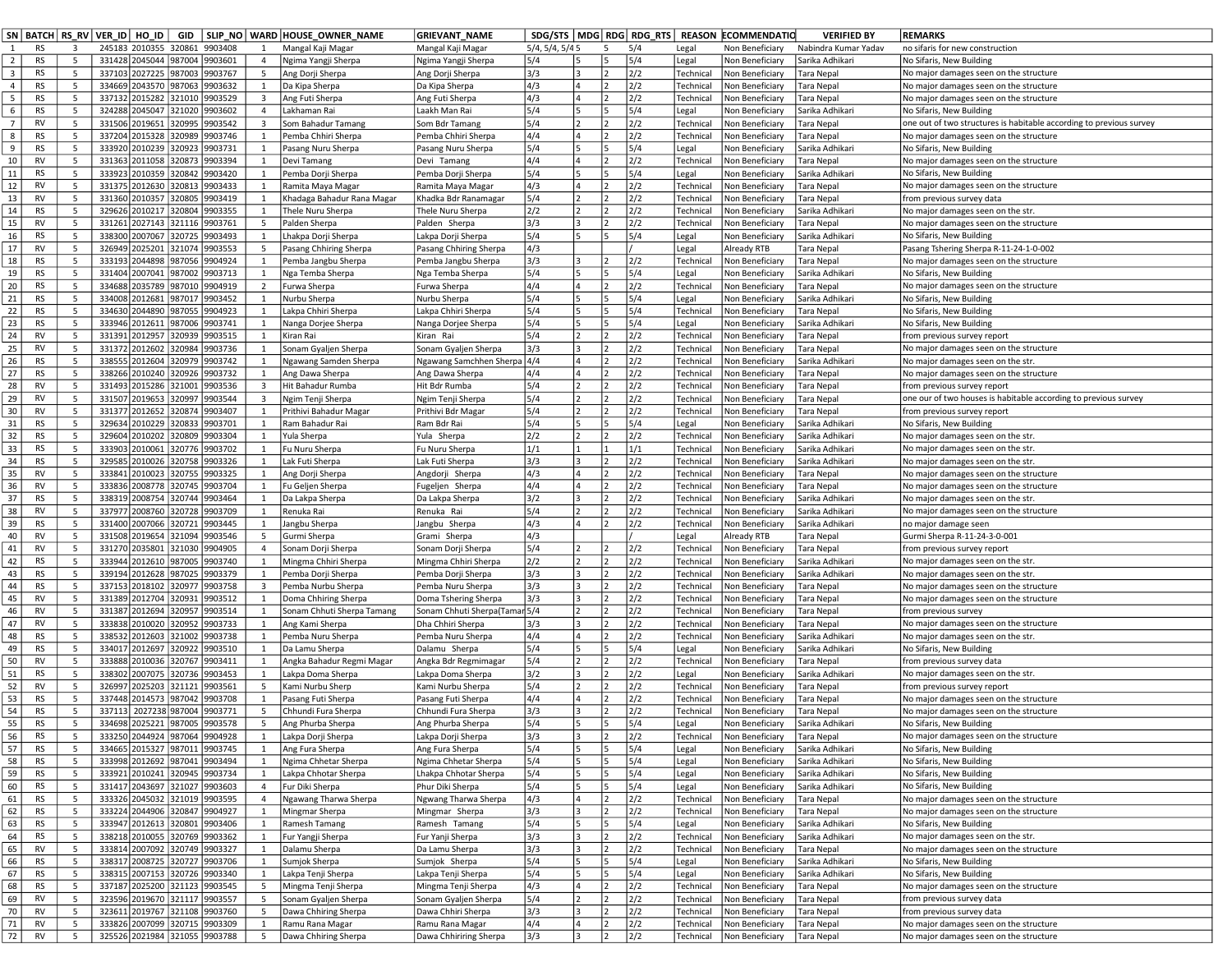| 73  | <b>RS</b> | 5  | 337387 2014571 987039         | 9903705 | 1                       | Da Tenji Sherpa            | Da Tenji Sherpa                | 3/3 | 3   |                | 2/2 | Technical | Non Beneficiary                   | <b>Tara Nepal</b> | No major damages seen on the structure |
|-----|-----------|----|-------------------------------|---------|-------------------------|----------------------------|--------------------------------|-----|-----|----------------|-----|-----------|-----------------------------------|-------------------|----------------------------------------|
|     |           |    |                               |         |                         |                            |                                |     |     |                |     |           |                                   |                   |                                        |
| 74  | <b>RS</b> | 5  | 334003 2012689<br>987036      | 9903489 | 1                       | Nuru Jangbu Sherpa         | Nuru Jangbu Sherpa             | 5/4 | 5   | 5              | 5/4 | Legal     | Non Beneficiary                   | Sarika Adhikari   | No Sifaris, New Building               |
| 75  | RV        | 5  | 331380 2012686<br>987029      | 9903479 | $\mathbf{1}$            | Aang Chhiri Sherp          | Aang Chhiri Sherp              | 5/4 | 2   | 2              | 2/2 | Technical | Non Beneficiary                   | <b>Tara Nepal</b> | No major damages seen on the structure |
| 76  | <b>RS</b> | 5  | 334657 2015275<br>987044      | 9903496 | 1                       | Naryan Kaji Newar Shrestha | Naryan Kaji Newar Shrestha 5/4 |     | 5   | 5              | 5/4 | Legal     | Non Beneficiary                   | Sarika Adhikari   | No Sifaris, New Building               |
| 77  | <b>RS</b> | 5  | 333210 2044902<br>987061      | 9904926 | $\mathbf{1}$            | Pe Nuri Sherpa             | Pe Nuri Sherpa                 | 3/3 | l 3 | $\overline{z}$ | 2/2 | Technical | Non Beneficiary                   | Tara Nepal        | No major damages seen on the structure |
|     |           |    |                               |         |                         |                            |                                |     |     |                |     |           |                                   |                   |                                        |
| 78  | <b>RS</b> | 5  | 337097 2027199<br>987002      | 9903762 | 5                       | Dawa Gyaljen Sherpa        | Dawa Gyaljen Sherpa            | 3/3 | 3   | 2              | 2/2 | Technical | Non Beneficiary                   | <b>Tara Nepal</b> | No major damages seen on the structure |
| 79  | <b>RS</b> | 5  | 337130 2015281<br>987002      | 9903528 | 3                       | Sonam Chhiring Sherpa      | Sonam Chhiring Sherpa          | 3/2 | 3   | 2              | 2/2 | Technical | Non Beneficiary                   | Tara Nepal        | No major damages seen on the structure |
| 80  | <b>RS</b> | 5  | 331407 2007040<br>987001      | 9903710 | 1                       | Fu Ngima Sherpa            | Fu Ngima Sherpa                | 5/4 | 5   | 5              | 5/4 | Legal     | Non Beneficiary                   | Sarika Adhikari   | No Sifaris, New Building               |
| 81  | <b>RS</b> | 5  | 334652 2043548<br>987048      | 9903623 | $\mathbf{1}$            | Raghu Bahadur Rai          | Raghu Bahadur Rai              | 4/4 | 4   | 12.            | 2/2 | Technical | Non Beneficiary                   | <b>Tara Nepal</b> | No major damages seen on the structure |
|     |           |    |                               |         |                         |                            |                                |     |     |                |     |           |                                   |                   |                                        |
| 82  | <b>RS</b> | 5  | 987017<br>331438 2043516      | 9903614 | 3                       | Laxmi Magar                | Laxmi Magar                    | 5/4 | 5   | 5              | 5/4 | Legal     | Non Beneficiary                   | Sarika Adhikari   | No Sifaris, New Building               |
| 83  | <b>RS</b> | 5  | 333940 2012606<br>987006      | 9903339 | 1                       | Yangji Sherpa              | Yangji Sherpa                  | 2/2 | 2   |                | 2/2 | Technical | Non Beneficiary                   | Sarika Adhikari   | No major damages seen on the str.      |
| 84  | <b>RS</b> | 5  | 334663 2043550<br>987049      | 9903624 | 1                       | Fu Dorji Sherp             | Fu Dorji Sherp                 | 4/3 | 4   | $\overline{2}$ | 2/2 | Technical | Non Beneficiary                   | <b>Tara Nepal</b> | No major damages seen on the structure |
| 85  | <b>RS</b> | 5  | 338253 2010235<br>320948      | 9903728 | 1                       | Ang Kami Sherpa            | Pungima Sanjok Sherpa          | 4/4 | 4   |                | 2/2 | Technical | Non Beneficiary                   | Tara Nepal        | No major damages seen on the structure |
|     |           |    |                               |         |                         |                            |                                |     |     |                |     |           |                                   |                   |                                        |
| 86  | <b>RS</b> | 5  | 327671 2012696<br>320930      | 9903508 | 1                       | Rakpe Tshering Sherpa      | Rapke Tshering Sherpa          | 5/4 | ls. | 5              | 5/4 | Legal     | Non Beneficiar                    | Sarika Adhikari   | No Sifaris, New Building               |
| 87  | <b>RV</b> | 5  | 331501 2018111<br>321008      | 9903757 | $\overline{\mathbf{3}}$ | Dawa Sange Sherpa          | Dawa Sange Sherpa              | 4/4 | 4   | 2              | 2/2 | Technical | Non Beneficiary                   | Tara Nepal        | No major damages seen on the structure |
| 88  | <b>RS</b> | 5  | 331425 2045040<br>321022      | 9903596 | $\overline{4}$          | Kanchhi Futi Sherpa        | Kanchi Futi Sherpa             | 3/2 | l3  |                | 2/2 | Technical | Non Beneficiary                   | Sarika Adhikari   | No major damages seen on the str.      |
| 89  | <b>RS</b> | 5  | 336954 2027104<br>321021      | 9904901 | $\overline{4}$          | Da Doma Sherpa             | Da Doma Sherpa                 | 3/3 | l 3 | 2              | 2/2 | Technical | Non Beneficiary                   | Tara Nepal        | No major damages seen on the structure |
|     |           |    |                               |         |                         |                            |                                |     |     |                |     |           |                                   |                   |                                        |
| 90  | <b>RS</b> | 5  | 334655 2012993<br>320906      | 9903405 | 1                       | Ankha Bahadur Magar        | Ankha Bdr Magar                | 5/4 | 5   | 5              | 5/4 | Legal     | Non Beneficiary                   | Sarika Adhikari   | No Sifaris, New Building               |
| 91  | <b>RS</b> | 5  | 334659 2012997<br>320901      | 9903438 | 1                       | Jas Maya Kami              | Jasmaya Kami                   | 5/4 | 5   | 5              | 5/4 | Legal     | Non Beneficiary                   | Sarika Adhikari   | No Sifaris, New Building               |
| 92  | <b>RS</b> | 5  | 333929 2011051<br>320895      | 9903330 | 1                       | Mingma Dorji Sherpa        | Mingma Dorji Sherpa            | 2/2 | 2   | 2              | 2/2 | Legal     | Non Beneficiary                   | Sarika Adhikari   | No major damages seen on the str.      |
| 93  | <b>RS</b> | 5  | 333941 2011057<br>320878      | 9903391 | 1                       | Pasang Rinji Sherpa        | Pasang Rinji Sherpa            | 2/2 | 2   | 2              | 2/2 | Technical | Non Beneficiary                   | Sarika Adhikari   | No major damages seen on the str.      |
|     |           |    |                               |         |                         |                            |                                |     |     |                |     |           |                                   |                   |                                        |
| 94  | <b>RV</b> | 5  | 320860<br>331358 2010253      | 9903400 | 1                       | Surje Kumar Rai            | Sarje Kumar Rai                | 2/2 | 2   |                | 2/2 | Technical | Non Beneficiary                   | Tara Nepal        | No major damages seen on the structure |
| 95  | <b>RS</b> | 5  | 329635 2010221<br>320853      | 9903371 | <sup>1</sup>            | Hasta Bahadur Rai          | Hasta Bdr Rai                  | 5/4 | 5   | 5              | 5/4 | Legal     | Non Beneficiary                   | Sarika Adhikari   | No Sifaris, New Building               |
| 96  | <b>RS</b> | 5  | 338292 2010358<br>320793      | 9903429 | 1                       | Dawa Furi Sherpa           | Dawa Furi Sherpa               | 4/3 | 4   | 2              | 2/2 | Technical | Non Beneficiary                   | Sarika Adhikari   | No major damages seen on the str.      |
| 97  | <b>RS</b> | 5  | 329624 2010212<br>320792      | 9903323 | 1                       | Pasang Rinji Sherpa        | Pasang Rinji Sherpa            | 2/2 | 2   | 2              | 2/2 | Technical | Non Beneficiary                   | Sarika Adhikari   | No major damages seen on the str.      |
|     |           |    |                               |         |                         |                            |                                |     |     |                |     |           |                                   |                   |                                        |
| 98  | <b>RS</b> | 5  | 333283 2010043<br>320766      | 9903341 | <sup>1</sup>            | Dorji Sherpa               | Dorji Sherpa                   | 4/4 | 4   | $\overline{2}$ | 2/2 | Technical | Non Beneficiary                   | Sarika Adhikari   | No major damages seen on the str.      |
| 99  | <b>RS</b> | 5  | 331409 2005475<br>320703      | 9903375 | 1                       | Makare Kami                | Makare Kami                    | 5/4 | 5   | 5              | 5/4 | Legal     | Non Beneficiary                   | Sarika Adhikari   | No Sifaris, New Building               |
| 100 | <b>RS</b> | 5  | 334660 2015276<br>987045      | 9903499 | $\mathbf{1}$            | Indra Bahadur Tamang       | Indra Bahadur Tamang           | 3/2 | 3   | 2              | 2/2 | Technical | Non Beneficiary                   | Sarika Adhikari   | No major damages seen on the str.      |
| 101 | <b>RS</b> | 5  | 333971 2012616<br>987014      | 9903348 | <sup>1</sup>            | Hira Bahadur Thapa Magar   | Hira Bahadur Thapa Magar       | 3/3 | l3  | 2              | 2/2 | Technical | Non Beneficiary                   | Sarika Adhikari   | No major damages seen on the str.      |
|     |           |    |                               |         |                         |                            |                                |     |     |                |     |           |                                   |                   |                                        |
| 102 | <b>RS</b> | 5  | 324301 2045054<br>987009      | 9903609 | 5                       | Mangma Sherpa              | Mangma Sherpa                  | 5/4 | 5   | 5              | 5/4 | Legal     | Non Beneficiary                   | Sarika Adhikari   | No Sifaris, New Building               |
| 103 | <b>RS</b> | 5  | 334767 2035816<br>987005      | 9904916 | $\overline{4}$          | Pasang Chhiring Sherpa     | Pasang Chhiring Sherpa         | 5/4 | 5   | 15             | 5/4 | Legal     | Non Beneficiary                   | Sarika Adhikari   | No Sifaris, New Building               |
| 104 | <b>RS</b> | 5  | 333478 2043566<br>987051      | 9903633 | $\mathbf{1}$            | Da Furi Sherpa             | Da Furi Sherpa                 | 4/4 | 4   | 2              | 2/2 | Technical | Non Beneficiary                   | <b>Tara Nepal</b> | No major damages seen on the structure |
| 105 | <b>RV</b> | 5  | 330054 2045052<br>987007      | 9903606 | 4                       | Aang Nuru Sherpa           | Aang Nuru Sherpa               | 5/4 | l5  | 5              | 5/4 | Legal     | Non Beneficiary                   | Sarika Adhikari   | No Sifaris, New Building               |
|     |           |    |                               |         |                         |                            |                                |     |     |                |     |           |                                   |                   |                                        |
| 106 | <b>RS</b> | 5  | 339164 2012713<br>987031      | 9903387 | $\mathbf{1}$            | Da Tenji Sherpa            | Da Tenji Sherpa                | 4/4 | 4   | 2              | 2/2 | Technical | Non Beneficiary                   | Sarika Adhikari   | No major damages seen on the structure |
| 107 | <b>RS</b> | 5  | 333975 2012625<br>987023      | 9903363 | 1                       | Ram Maya Magar             | Ram Maya Magar                 | 5/4 | 5   | 5              | 5/4 | Legal     | Non Beneficiary                   | Sarika Adhikari   | No Sifaris, New Building               |
| 108 | <b>RV</b> | 5  | 331371 2012601<br>320938      | 9903714 | 1                       | Bima Kumari Tamang         | Bima Kumari Tamang             | 3/3 | l3  |                | 2/2 | Technical | Non Beneficiary                   | Tara Nepal        | No major damages seen on the structure |
| 109 | <b>RS</b> | 5  | 334763 2035799<br>321017      | 9904913 | $\overline{4}$          | Ngima Thundu Sherpa        | Ngima Thundu Sherpa            | 5/4 | 5   | 5              | 5/4 | Legal     | Non Beneficiary                   | Sarika Adhikari   | No Sifaris, New Building               |
|     |           |    |                               |         |                         |                            |                                |     |     |                |     |           |                                   |                   |                                        |
| 110 | <b>RS</b> | 5  | 334667 2018103<br>320978      | 9903754 | 3                       | Lakpa Temba Sherpa         | Lakpa Temba Sherpa             | 5/4 | 5   | 5              | 5/4 | Legal     | Non Beneficiary                   | Sarika Adhikari   | No Sifaris, New Building               |
| 111 | <b>RS</b> | 5  | 339189 2012660<br>320886      | 9903454 | $\mathbf{1}$            | Mingma Nuru Sherpa         | Mingma Nuru Sherpa             | 5/4 | l5  | 5              | 5/4 | Legal     | Non Beneficiary                   | Sarika Adhikari   | No Sifaris, New Building               |
| 112 | <b>RS</b> | 5  | 338360 2012677<br>320834      | 9903498 | 1                       | Dambari Maya Magar         | Dambari Maya Magar             | 5/4 | 5   | $\overline{2}$ | 2/2 | Technical | Non Beneficiary                   | Sarika Adhikari   | No major damages seen on the structure |
| 113 | <b>RV</b> | 5  | 331359 2010354<br>320788      | 9903423 | 1                       | Padam Bahadur Rana Magar   | Padam Bdr Ranamagar            | 5/4 | 2   |                | 2/2 | Technical | Non Beneficiary                   | <b>Tara Nepal</b> | from previous survey report            |
|     |           |    |                               |         |                         |                            |                                |     |     |                |     |           |                                   |                   |                                        |
| 114 | <b>RS</b> | 5  | 333900 2010048<br>320773      | 9903465 | 1                       | Furiji Sherpa              | Furinji Sherpa                 | 4/4 | 14  | $\overline{2}$ | 2/2 | Technical | Non Beneficiary                   | Sarika Adhikari   | No major damages seen on the str.      |
| 115 | <b>RS</b> | 5  | 333887 2010030<br>320761      | 9903431 | <sup>1</sup>            | Mek Bahadur Damai          | Mek Bdr Damai                  | 5/4 | 5   | 5              | 5/4 | Legal     | Non Beneficiary                   | Sarika Adhikari   | No Sifaris, New Building               |
| 116 | <b>RS</b> | 5  | 337080 2027151<br>321129      | 9903766 | 5                       | Ngima Tashi Sherpa         | Ngima Tashi Sherpa             | 4/4 | 4   |                | 2/2 | Technical | Non Beneficiary                   | <b>Tara Nepal</b> | No major damages seen on the structure |
| 117 | <b>RS</b> | 5  | 338314 2007151<br>320724      | 9903301 | $\mathbf{1}$            | Nir Kumar Thapa Magar      | Nirkumar Thapa Magar           | 3/2 | 3   | 2              | 2/2 | Technical | Non Beneficiar                    | Sarika Adhikari   | No major damages seen on the str.      |
|     |           |    |                               |         |                         |                            |                                |     |     |                |     |           |                                   |                   |                                        |
| 118 | <b>RS</b> | 5  | 331401 2007065<br>320720      | 9903455 | 1                       | Pasang Kami Sherpa         | Pasang Kami Sherpa             | 4/3 | 4   | 2              | 2/2 | Technical | Non Beneficiary                   | Sarika Adhikari   | no major damage seen                   |
| 119 | <b>RS</b> | 5  | 324302 2045055<br>987010      | 9903611 | 5                       | Dechain Sherpa             | Dechain Sherpa                 | 5/4 | 5   | 5              | 5/4 | Legal     | Non Beneficiary                   | Sarika Adhikari   | No Sifaris, New Building               |
| 120 | <b>RS</b> | 5  | 334654 2012961<br>320959      | 9903522 | 1                       | Chhepal Namgel Sherpa      | Chhepal Namgel Sherpa          | 5/4 | 5   | 5              | 5/4 | Legal     | Non Beneficiary                   | Sarika Adhikari   | No Sifaris, New Building               |
| 121 | <b>RV</b> | 5  | 331395 2012959<br>320949      | 9903518 | 1                       | Ngasee Sherpa              | Ngasee Sherpa                  | 4/4 |     |                |     | Legal     | Already RTB                       | <b>Tara Nepal</b> | Ngasi Sherpa R-11-7-4-0-001            |
|     |           |    |                               |         |                         |                            |                                |     |     |                |     |           |                                   |                   |                                        |
| 122 | <b>RV</b> | 5  | 331390 2012955<br>320932      | 9903509 | 1                       | Furki Maya Sherpa          | Phurki Maya Sherpa             | 5/4 | 2   |                | 2/2 | Technical | Non Beneficiary                   | <b>Tara Nepal</b> | from previous survey report            |
| 123 | <b>RS</b> | 5  | 330204 2045132<br>321007      | 9903615 | $\overline{3}$          | Padam Bahadur Baraili      | Padam Bdr Baraili              | 5/4 | 5   | 5              | 5/4 | Legal     | Non Beneficiary                   | Sarika Adhikari   | No Sifaris, Vacant Land                |
| 124 | <b>RV</b> | 5  | 333818 2007095<br>320927      | 9903715 | 1                       | Nima Tamang                | Nima Tamang                    | 3/3 | 3   | 2              | 2/2 | Technical | Non Beneficiary                   | <b>Tara Nepal</b> | No major damages seen on the structure |
| 125 | <b>RS</b> | 5  | 331418 2043711<br>321025      | 9903605 | $\overline{4}$          | Dome Sherpa                | Dome Sherpa                    | 5/4 | 5   | 5              | 5/4 | Legal     | Non Beneficiary                   | Sarika Adhikari   | No Sifaris, New Building               |
|     |           |    |                               |         |                         |                            |                                |     |     |                |     |           |                                   |                   |                                        |
| 126 | <b>RS</b> | 5  | 334666 2018105<br>320993      | 9903751 | $\overline{\mathbf{3}}$ | Lhakpa Dorji Sherpa        | Lhakpa Dorji Sherpa            | 5/4 | 5   | 5              | 5/4 | Legal     | Non Beneficiary                   | Sarika Adhikari   | No Sifaris, New Building               |
| 127 | <b>RV</b> | 5  | 331446 2015284<br>320992      | 9903533 | 1                       | Lakpa Nuru Sherpa          | Lakpa Nuru Sherpa              | 5/4 |     |                |     | Legal     | Already RCB                       | <b>Tara Nepal</b> | Lakpa Nuru Sherpa 11-7-6-0-032         |
| 128 | <b>RS</b> | .5 | 323367 2012678 320884         | 9903507 | 1                       | Pemba Gelien Sherpa        | Pemba Gelien Sherpa            | 3/2 |     | 12             | 2/2 | Technical | Non Beneficiary   Sarika Adhikari |                   | No maior damages seen on the str.      |
| 129 | <b>RS</b> | 5  | 333939 2011056 320882 9903390 |         | 1                       | Ngima Sange Sherpa         | Ngima Sange Sherpa             | 5/4 | 5   | 5              | 5/4 | Legal     | Non Beneficiary                   | Sarika Adhikari   | No Sifaris, Vacant Land                |
|     |           |    |                               |         |                         |                            |                                |     |     |                |     |           |                                   |                   |                                        |
| 130 | <b>RS</b> | 5  | 333928 2011049<br>320870      | 9903314 | $\mathbf{1}$            | Ngawang Thupten Sherpa     | Ngawang Thupten Sherpa         | 5/4 | l5  | 5              | 5/4 | Legal     | Non Beneficiary                   | Sarika Adhikari   | No Sifaris, Vacant Land                |
| 131 | RS        | 5  | 333922 2010251<br>320855      | 9903364 | 1                       | Mana Maya Magar            | Manamaya Magar                 | 5/4 | 5   | 5              | 5/4 | Legal     | Non Beneficiary                   | Sarika Adhikari   | No Sifaris, New Building               |
| 132 | RV        | 5  | 333891 2010053<br>320774      | 9903434 | 1                       | Doma Chiri Sherpa          | Doma Chhiri Sherpa             | 4/3 | 4   | 2              | 2/2 | Technical | Non Beneficiary                   | Tara Nepal        | No major damages seen on the structure |
| 133 | <b>RS</b> | 5  | 334694 2019673<br>321125      | 9903558 | 5                       | Dawa Tenji Sherpa          | Dawa Tenji Sherpa              | 5/4 | l5  | 5              | 5/4 | Legal     | Non Beneficiary                   | Sarika Adhikari   | No Sifaris, New Building               |
|     |           |    |                               |         |                         |                            |                                |     |     |                |     |           |                                   |                   |                                        |
| 134 | RV        | 5  | 331509 2019661<br>321073      | 9903548 | 5                       | Lhakpa Gelbu Sherpa        | Lhakpa Galbu Sherpa            | 5/4 | 2   | 2              | 2/2 | Technical | Non Beneficiary                   | <b>Tara Nepal</b> | from previous survey report            |
| 135 | <b>RS</b> | 5  | 337740 2012990 987034         | 9903392 | 1                       | Fur Yangji Sherpa          | Fur Yangji Sherpa              | 3/3 | 3   | 2              | 2/2 | Technical | Non Beneficiary                   | Tara Nepal        | No major damages seen on the structure |
| 136 | <b>RS</b> | 5  | 334680 2035791<br>987012      | 9904921 | $2^{\circ}$             | Nar Bahadur Niraula        | Nar Bahadur Niraula            | 3/3 | l 3 | $\overline{2}$ | 2/2 | Technical | Non Beneficiary                   | <b>Tara Nepal</b> | No major damages seen on the structure |
| 137 | RS        | 5  | 337609 2015273<br>987012      | 9903461 | 1                       | Agni Bk                    | Agni Bk                        | 4/3 | 4   | 2              | 2/2 | Technical | Non Beneficiary                   | <b>Tara Nepal</b> | No major damages seen on the structure |
|     |           |    |                               |         |                         |                            |                                |     |     |                |     |           |                                   |                   |                                        |
| 138 | <b>RS</b> | 5  | 333942 2012608<br>987001      | 9903737 | $\mathbf{1}$            | Lhakpa Chamji Sherpa       | Lhakpa Chamji Sherpa           | 2/2 | 12  |                | 2/2 | Technical | Non Beneficiary                   | Sarika Adhikari   | No major damages seen on the str.      |
| 139 | <b>RS</b> | 5  | 333970 2012615<br>987010      | 9903347 | 1                       | Daki Sherpa                | Daki Sherpa                    | 2/2 | 2   | 2              | 2/2 | Technical | Non Beneficiary                   | Sarika Adhikari   | No major damages seen on the str.      |
| 140 | RS        | 5  | 334706 2035790<br>987011      | 9904920 | 2                       | Kul Bahadur Tamang         | Kul Bahadur Tamang             | 5/4 | 5   | 15             | 5/4 | Legal     | Non Beneficiary                   | Sarika Adhikari   | No Sifaris, New Building               |
| 141 | <b>RS</b> | 5  | 334001 2012690<br>987037      | 9903490 | $\mathbf{1}$            | Da Rinje Sherpa            | Da Rinje Sherpa                | 5/4 | 5   | 5              | 5/4 | Legal     | Non Beneficiary                   | Sarika Adhikari   | No Sifaris, New Building               |
|     |           |    |                               |         |                         |                            |                                |     | 5   | 5              |     |           |                                   |                   |                                        |
| 142 | <b>RS</b> | 5  | 331433 2041765 321014         | 9903597 | $\overline{4}$          | Serki Sherpa               | Serki Sherpa                   | 5/4 |     |                | 5/4 | Legal     | Non Beneficiary                   | Sarika Adhikari   | No Sifaris, New Building               |
| 143 | RS        | 5  | 337147 2015329 320986         | 9903747 | 1                       | Dorji Sherpa               | Dorji Sherpa                   | 3/3 | 3   | 2              | 2/2 | Technical | Non Beneficiary                   | <b>Tara Nepal</b> | No major damages seen on the structure |
| 144 | <b>RS</b> | 5  | 338246 2010233 320925         | 9903724 | 1                       | Dendi Sherpa               | Dendi Sherpa                   | 4/4 | 4   | 2              | 2/2 | Technical | Non Beneficiary                   | Tara Nepal        | No major damages seen on the structure |
| 145 | <b>RS</b> | 5  | 333981 2012675 320888 9903492 |         | 1                       | Pemba Chhewang Sherpa      | Pemba Chhewang Sherpa          | 3/2 | l3  |                | 2/2 | Technical | Non Beneficiary                   | Sarika Adhikari   | No major damages seen on the str.      |
|     |           |    |                               |         |                         |                            |                                |     |     |                |     |           |                                   |                   |                                        |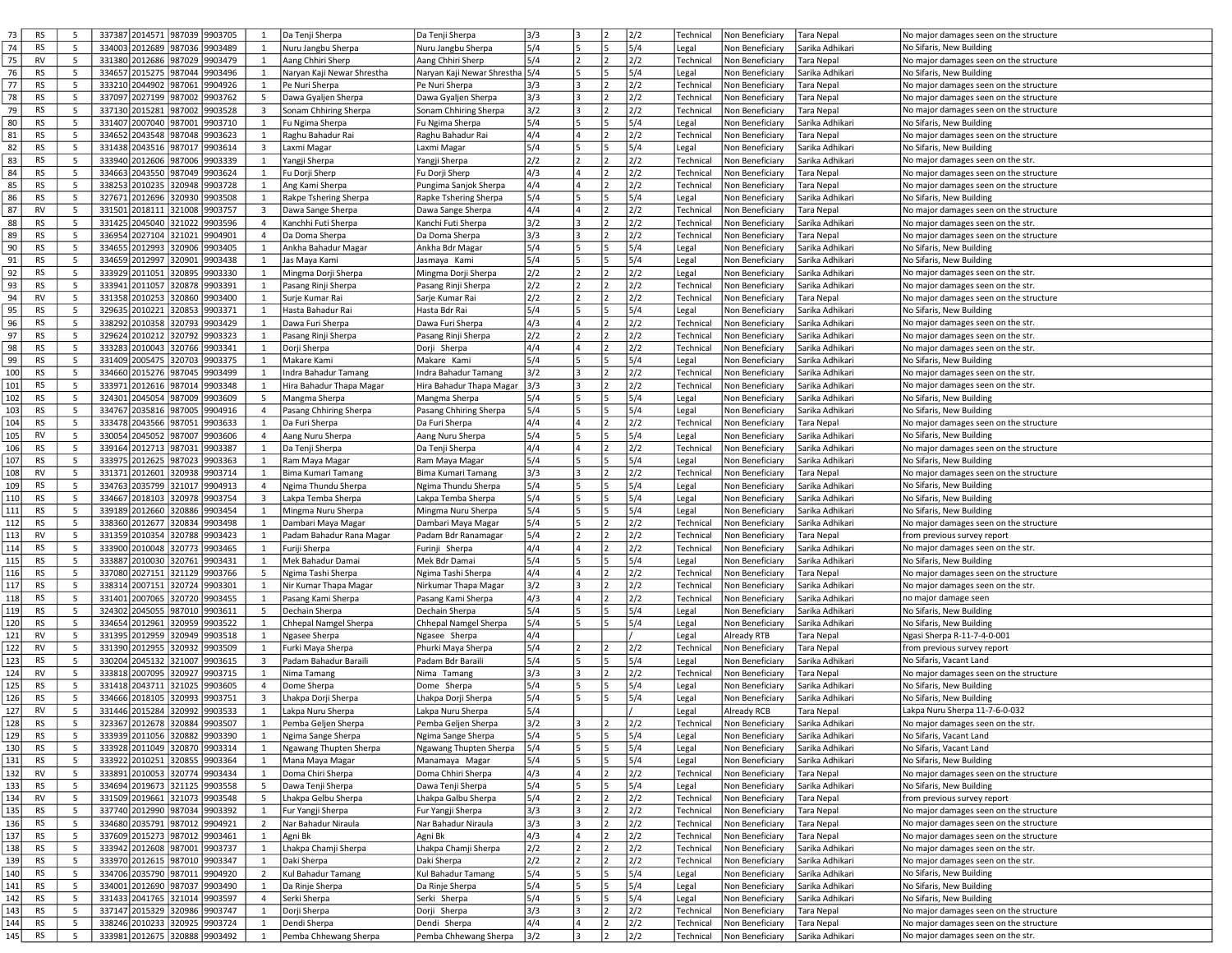| 146<br><b>RV</b> | -5 | 331357 2010252 320859 | 9903372                       | 1                       | Hasta Bahadur Rai        | Hasta Bdr Rai         | 5/4 |    |                | 2/2 | Technical | Non Beneficiary | Tara Nepal        | No major damages seen on the structure               |
|------------------|----|-----------------------|-------------------------------|-------------------------|--------------------------|-----------------------|-----|----|----------------|-----|-----------|-----------------|-------------------|------------------------------------------------------|
|                  | 5  |                       |                               |                         |                          |                       |     |    | 5              |     |           |                 |                   |                                                      |
| 147<br><b>RS</b> |    | 333897 2010042        | 320765<br>9903359             | 1                       | Ngima Dorji Sherpa       | Ngima Dorji Sherpa    | 5/4 | 5  |                | 5/4 | Legal     | Non Beneficiar  | Sarika Adhikari   | No Sifaris, New Building                             |
| 148<br>RS        | 5  | 336908 2025205 321124 | 9903562                       | 5                       | Pemba Gyaljen Sherpa     | Pemba Gyalgeen Sherpa | 5/4 | 5  | 5              | 5/4 | Legal     | Non Beneficiary | Tara Nepal        | No Sifaris, New Building                             |
| 149<br>RV        | 5  | 323522 2019662        | 321110<br>9903549             | 5                       | Tenjing Sherpa           | Tenging Sherpa        | 5/4 |    | 2              | 2/2 | Technical | Non Beneficiary | Tara Nepal        | from previous survey report                          |
| 150<br><b>RV</b> | 5  | 323565 2019664        | 321101<br>9903552             | 5                       | Dorji Lama Sherpa        | Dorji Lama Sherpa     | 5/4 | 2  | $\overline{2}$ | 2/2 | Technical | Non Beneficiar  | <b>Tara Nepal</b> | from previous survey report                          |
| 151<br><b>RV</b> | 5  | 333820 2007098        | 320713<br>9903324             | 1                       | Pema Dorji Sherpa        | Pema Dorji Sherpa     | 5/4 | 2  | 12.            | 2/2 | Technical | Non Beneficiary | Tara Nepal        | from previous survey report                          |
| 152<br><b>RV</b> | 5  | 333806 2005469 320707 | 9903307                       | $\mathbf{1}$            | Kami Dorji Sherpa        | Kami Dorji Sherpa     | 3/3 | 3  | 2              | 2/2 | Technical | Non Beneficiary | <b>Tara Nepal</b> | No major damages seen on the structure               |
|                  | 5  |                       |                               |                         |                          |                       |     | l5 | 5              |     |           |                 |                   |                                                      |
| 153<br><b>RS</b> |    | 334726 2035813        | 321037<br>9904911             | 4                       | Lakpa Chhiri Sherpa      | Lhakpa Chhiri Sherpa  | 5/4 |    |                | 5/4 | Technical | Non Beneficiar  | Tara Nepal        | No Sifaris, New Building                             |
| 154<br><b>RS</b> | 5  | 334765 2035802        | 321034<br>9904907             | $\overline{4}$          | Tashi Paldun Sherpa      | Tashi Paldung Sherpa  | 5/4 | 5  | 15             | 5/4 | Legal     | Non Beneficiary | Sarika Adhikari   | No Sifaris, New Building                             |
| 155<br><b>RS</b> | 5  | 338362 2012682 987020 | 9903456                       | $\mathbf{1}$            | Fu Nurbu Sherpa          | Fu Nurbu Sherpa       | 4/3 | 4  | 2              | 2/2 | Technical | Non Beneficiary | Sarika Adhikari   | No major damages seen on the structure               |
| 156<br><b>RS</b> | 5  | 333943 2012609        | 9903739<br>987004             | 1                       | Ang Thukten Sherpa       | Ang Thukten Sherpa    | 5/4 | 5  | 5              | 5/4 | Legal     | Non Beneficiary | Sarika Adhikari   | No Sifaris, New Building                             |
| 157<br><b>RS</b> | 5  | 338363 2012687        | 987030<br>9903481             | 1                       | Aang Gyaljen Sherpa      | Aang Gyaljen Sherpa   | 5/4 | 5  | 2              | 2/2 | Technical | Non Beneficiary | Sarika Adhikari   | No major damages seen on the structure               |
| 158<br><b>RS</b> | 5  | 332598 2045084        | 987046<br>9903621             | $\mathbf{1}$            | Ngima Nuru Sherpa        | Ngima Nuru Sherpa     | 4/3 | 4  | 2              | 2/2 | Technical | Non Beneficiary | Tara Nepal        | No major damages seen on the structure               |
| 159<br><b>RS</b> | 5  | 331426 2045041        | 987003<br>9903598             | $\overline{4}$          |                          |                       | 5/4 | l5 | 5              | 5/4 |           | Non Beneficiar  |                   | No Sifaris, New Building                             |
|                  |    |                       |                               |                         | Fu Lopshang Sherpa       | Fu Lopshang Sherpa    |     |    |                |     | Legal     |                 | Sarika Adhikari   |                                                      |
| 160<br><b>RS</b> | 5  | 337673 2012964        | 320961<br>9903525             | 1                       | Yangjee Sherpa           | Yangjee Sherpa        | 4/3 | 4  | 2              | 2/2 | Technical | Non Beneficiary | Tara Nepal        | No major damages seen on the structure               |
| 161<br><b>RS</b> | 5  | 329653 2010237        | 320944<br>9903729             | $\mathbf{1}$            | Lhakpa Kaji Sherpa       | Lhakpa Kaji Sherpa    | 5/4 | 5  | 15.            | 5/4 | Legal     | Non Beneficiary | Sarika Adhikari   | No Sifaris, New Building                             |
| 162<br>RV        | 5  | 331394 2012958 320954 | 9903516                       | 1                       | Ang Mingmar Sherpa       | Ang Mingmar Sherpa    | 3/3 | 3  | 2              | 2/2 | Technical | Non Beneficiary | Tara Nepal        | No major damages seen on the structure               |
| 163<br><b>RV</b> | 5  | 331444 2015279        | 320921<br>9903511             | $\overline{2}$          | Pasang Diki Sherpa       | Pasang Diki Sherpa    | 5/4 | 2  | 12.            | 2/2 | Technical | Non Beneficiary | Tara Nepal        | No major damages seen on the structure               |
| 164<br>RV        | 5  | 331379 2012672        | 320891<br>9903480             | 1                       | Furinje Sherpa           | Furinje Sherpa        | 3/2 | 3  |                | 2/2 | Technical | Non Beneficiary | ara Nepal         | No major damages seen on the structure               |
| 165<br><b>RS</b> | 5  | 333930 2011054 320867 | 9903374                       | $\mathbf{1}$            | Bhakta Bahadur Rai       | Bhakta Bdr Rai        | 3/2 | 3  | 2              | 2/2 | Technical | Non Beneficiary | Sarika Adhikari   | no major damage seen                                 |
| 166<br><b>RS</b> | 5  | 333311 2045008        | 320854<br>9904932             | 1                       | Jivan Damai              | Jivan Damai           | 3/3 | 3  | 2              | 2/2 | Technical | Non Beneficiary | Tara Nepal        | No major damages seen on the structure               |
|                  |    |                       |                               |                         |                          |                       |     |    |                |     |           |                 |                   |                                                      |
| 167<br><b>RS</b> | 5  | 329625 2010214        | 320802<br>9903336             | 1                       | Man Bahadur Thapa Magar  | Man Bdr Thapamagar    | 5/4 | 15 | 5              | 5/4 | Legal     | Non Beneficiary | Sarika Adhikari   | No Sifaris, New Building                             |
| 168<br><b>RS</b> | 5  | 338274 2010254 320787 | 9903428                       | 1                       | Bimala Maya Magar        | Bimala Maya Magar     | 5/4 | 5  |                | 2/2 | Technical | Non Beneficiary | Tara Nepal        | No major damages seen on the structure               |
| 169<br><b>RS</b> | 5  | 334727 2035815        | 321042<br>9904915             | $\overline{4}$          | Ngwang Kunga Sherpa      | Ngawang Kunga Sherpa  | 4/4 | 14 | 2              | 2/2 | Technical | Non Beneficiary | Tara Nepal        | No major damages seen on the structure               |
| 170<br><b>RS</b> | 5  | 334766 2035814 987002 | 9904914                       | $\overline{4}$          | Pemba Yangjin Sherpa     | Pemba Yangjin Sherpa  | 5/4 | 5  | 5              | 5/4 | Legal     | Non Beneficiary | Sarika Adhikari   | No Sifaris, New Building                             |
| 171<br><b>RS</b> | -5 | 334722 2035811 987001 | 9904904                       | $\overline{4}$          | Sonam Chhiring Sherpa    | Sonam Chhiring Sherpa | 4/4 | 14 |                | 2/2 | Technical | Non Beneficiary | Tara Nepal        | No major damages seen on the structure               |
| 172<br><b>RS</b> | 5  | 337588 2015271        | 987008<br>9903443             | 1                       | Pasang Gyaljen Sherpa    | Pasang Gyaljen Sherpa | 4/3 | 14 | $\overline{2}$ | 2/2 | Technical | Non Beneficiary | <b>Tara Nepal</b> | No major damages seen on the structure               |
|                  |    |                       |                               |                         |                          |                       |     |    |                |     |           |                 |                   |                                                      |
| 173<br><b>RS</b> | 5  | 334664 2015283        | 987010<br>9903532             | $\overline{\mathbf{3}}$ | Aang Kami Sherpa         | Aang Kami Sherpa      | 5/4 | 5  | 15             | 5/4 | Legal     | Non Beneficiary | Sarika Adhikari   | No Sifaris, New Building                             |
| 174<br><b>RS</b> | 5  | 334650 2043547 987047 | 987047                        | 1                       | Gadul Maya Tamang        | Gadul Maya Tamang     | 4/3 | 14 | $\overline{2}$ | 2/2 | Technical | Non Beneficiary | Tara Nepal        | No major damages seen on the structure               |
| 175<br><b>RS</b> | 5  | 336923 2025229        | 987007<br>9903587             | 5                       | Pasang Dawa Sherpa       | Pasang Dawa Sherpa    | 4/3 | ١4 |                | 2/2 | Technical | Non Beneficiar  | Tara Nepal        | No major damages seen on the structure               |
| 176<br><b>RS</b> | 5  | 338259 2010236        | 320947<br>9903728             | 1                       | Nuru Geljen Sherpa       | Nuru Geljen Sherpa    | 4/4 | 4  | 2              | 2/2 | Technical | Non Beneficiary | <b>Tara Nepal</b> | No major damages seen on the structure               |
| 177<br><b>RS</b> | 5  | 331435 2041779 321013 | 9903607                       | $\overline{4}$          | Pasang Dawa Sherpa       | Pasang Dawa Sherpa    | 5/4 | 5  | 5              | 5/4 | Legal     | Non Beneficiary | Sarika Adhikari   | No Sifaris, New Building                             |
| 178<br><b>RS</b> | 5  | 337630 2012960 320955 | 9903520                       | 1                       | Ngima Futi Sherpa        | Ngima Phuti Sherpa    | 4/3 | 14 |                | 2/2 | Technical | Non Beneficiary | Tara Nepal        | No major damages seen on the structure               |
|                  |    |                       |                               |                         |                          |                       |     |    |                |     |           |                 |                   |                                                      |
| 179<br><b>RV</b> | 5  | 333815 2007093        | 320928<br>9903716             | 1                       | Ram Kumar Tamang         | Ram Kumar Tamang      | 3/3 | 3  | 2              | 2/2 | Technical | Non Beneficiary | Tara Nepal        | No major damages seen on the structure               |
| 180<br><b>RS</b> | 5  | 322789 2010238 320924 | 9903730                       | 1                       | Tona Sherpa              | Tona Sherpa           | 5/4 | 5  | 5              | 5/4 | Legal     | Non Beneficiary | Sarika Adhikari   | No Sifaris, New Building                             |
| 181<br>RV        | 5  | 331442 2012995        | 320907<br>9903430             | 1                       | Bishnu Regmi Magar       | Bishnu Regmi Magar    | 5/4 | 2  |                | 2/2 | Technical | Non Beneficiary | Tara Nepal        | No major damages seen on the structure               |
| 182<br><b>RV</b> | 5  | 331362 2011050        | 320876<br>9903337             | 1                       | Kami Rinji Sherpa        | Kami Rinji Sherpa     | 3/3 | 3  | 2              | 2/2 | Technical | Non Beneficiary | Tara Nepal        | No major damages seen on the structure               |
| 183<br>RV        | 5  | 333883 2010029 320750 | 9903409                       | $\mathbf{1}$            | Pasang Kaji Sherpa       | Pasang Kaji Sherpa    | 4/4 | 4  | 2              | 2/2 | Technical | Non Beneficiary | Tara Nepal        | No major damages seen on the structure               |
| 184<br>RV        | 5  | 323603 2019758 321107 | 9903770                       | 5                       | Nima Tashi Sherpa        | Nima Tashi Sherpa     | 3/3 |    | $\overline{2}$ | 2/2 | Technical | Non Beneficiar  | Tara Nepal        | from previous survey report                          |
|                  |    |                       |                               |                         |                          |                       |     |    |                |     |           |                 |                   |                                                      |
| 185<br><b>RV</b> | 5  | 333829 2007101        | 320722<br>9903303             | 1                       | Keshare Regmi Magar      | Keshare Regmi Magar   | 3/3 | 3  | 2              | 2/2 | Technical | Non Beneficiary | Tara Nepal        | No major damages seen on the structure               |
| 186<br><b>RS</b> | 5  | 331423 2045030 321031 | 9903593                       | $\overline{4}$          | Kami Tshering Sherpa     | Kami Chhiring Sherpa  | 5/4 |    | 5              | 5/4 | Legal     | Non Beneficiary | Sarika Adhikari   | No Sifaris, New Building                             |
| 187<br><b>RV</b> | 5  | 331386 2012693 987042 | 9903495                       | 1                       | Lakpa Gyaljen Sherpa     | Lakpa Gyaljen Sherpa  | 5/4 |    |                |     | Legal     | Already RCB     | Tara Nepal        | Lakpa Gyaljen Sherpa 11-14-7-0-017                   |
| 188<br><b>RS</b> | 5  | 333178 2045143 987018 | 9903617                       | $\overline{\mathbf{3}}$ | Da Jangbu Sherpa         | Da Jangbu Sherpa      | 5/4 | 5  | $\overline{2}$ | 2/2 | Technical | Non Beneficiary | Tara Nepal        | No major damages seen on the structure               |
| 189<br><b>RS</b> | 5  | 334658 2015267 987002 | 9903417                       | 1                       | Durga Kumari Magar       | Durga Kumari Magar    | 3/2 | l3 | 2              | 2/2 | Technical | Non Beneficiary | Sarika Adhikari   | No major damages seen on the str.                    |
| 190<br><b>RS</b> | 5  | 333999 2012691 987038 | 9903491                       | 1                       | Lhakpa Gelu Sherpa       | Lhakpa Gelu Sherpa    | 5/4 | 5  | 5              | 5/4 | Legal     | Non Beneficiary | Sarika Adhikari   | No Sifaris, New Building                             |
| 191<br><b>RS</b> | 5  | 327215 2010017 987006 | 9903722                       |                         |                          |                       | 5/4 | 5  | 5              | 5/4 |           |                 |                   | No Sifaris, New Building                             |
|                  |    |                       |                               | 1                       | Pasang Kima Sherpa       | Pasang Kima Sherpa    |     |    |                |     | Legal     | Non Beneficiary | Sarika Adhikari   |                                                      |
| 192<br><b>RS</b> | 5  | 337660 2012963 320958 | 9903524                       | 1                       | Aang Loksang Sherpa      | Ang Loksang Sherpa    | 4/3 | 4  | 2              | 2/2 | Technical | Non Beneficiary | Tara Nepal        | No major damages seen on the structure               |
| 193<br>RV        | 5  | 333811 2007087 320941 | 9903712                       | $\mathbf{1}$            | Pamf Maya Tamang         | Pamf Maya Tamang      | 4/4 |    |                | 2/2 | Technical | Non Beneficiary | <b>Tara Nepal</b> | one house is habitable accordi ng to previous survey |
| 194<br><b>RS</b> | 5  | 331440 2043626 321011 | 9903591                       | $\overline{4}$          | Doma Sherpa              | Doma Sherpa           | 5/4 | 5  | 5              | 5/4 | Legal     | Non Beneficiary | Sarika Adhikari   | No Sifaris, New Building                             |
| 195<br>RV        | 5  | 331500 2018108 320999 | 9903756                       | 3                       | Pasang Diki Sherpa       | Pasang Diki Sherpa    | 4/4 | 2  | 2              | 2/2 | Technical | Non Beneficiary | Tara Nepal        | from previous survey report                          |
| 196<br><b>RS</b> | 5  | 334772 2041763 320998 | 9903620                       | $\overline{\mathbf{3}}$ | Kanchi Futi Tamang       | Kanchi Futi Sherpa    | 5/4 | 5  | 5              | 5/4 | Technical | Non Beneficiary | Sarika Adhikari   | No Sifaris, Vacant Land                              |
| 197<br><b>RV</b> | 5  | 323295 2018107        | 320996<br>9903755             | $\overline{\mathbf{3}}$ | Kamal Bahadur Rai        | Kamal Bdr Rai         | 5/4 | 2  | 2              | 2/2 | Technical | Non Beneficiary | Tara Nepal        | from previous survey report                          |
|                  |    |                       |                               |                         |                          |                       |     |    |                |     |           |                 |                   |                                                      |
| 198<br>RS        | 5  | 337756 2012991        | 320905<br>9903401             | 1                       | Prem Bhadur Thapa Magar  | Prem Thapa Magar      | 4/3 | 4  | 2              | 2/2 | Technical | Non Beneficiary | Tara Nepal        | No major damages seen on the structure               |
| 199<br><b>RS</b> | 5  | 338351 2012670 320866 | 9903478                       | 1                       | Ngima Nuru Sherpa        | Ngima Nuru Sherpa     | 4/3 |    | $\overline{2}$ | 2/2 | Technical | Non Beneficiary | Sarika Adhikari   | No major damages seen on the structure               |
| 200<br><b>RS</b> | 5  | 338312 2007088 320845 | 9903322                       | $\mathbf{1}$            | Dendi Sherpa             | Dendi Sherpa          | 1/1 |    |                | 1/1 | Technical | Non Beneficiary | Sarika Adhikari   | No major damages seen on the str.                    |
| 201<br><b>RS</b> | 5  | 338283 2010356 320809 | 9903416                       | 1                       | Gvan Bahadur Thapa Magar | Yula Sherpa           | 4/4 |    | $\overline{2}$ | 2/2 | Technical | Non Beneficiary | <b>Tara Nepal</b> | No major damages seen on the structure               |
| 202<br><b>RV</b> | 5  | 333898 2010211 320781 | 9903321                       | $\overline{1}$          | Lakpa Gelu Sherpa        | Lakpa Gelu Sherpa     | 4/4 |    |                |     | Legal     | Already RCB     | <b>Tara Nepal</b> | Lhakpa Gelu Sherpa 11-14-1-0-019                     |
| 203<br><b>RS</b> | 5  | 333916 2010057 320775 | 9903488                       | 1                       | Da Nurbu Sherpa          | Danuru Sherpa         | 3/2 |    |                | 5/4 | Legal     | Non Beneficiary | Sarika Adhikari   | No Sifaris, New Building                             |
|                  |    |                       |                               |                         |                          |                       |     |    |                |     |           |                 |                   |                                                      |
| 204<br>RV        | 5  | 333885 2010032 320762 | 9903418                       | 1                       | Jit Bahadur Tamang       | Jit Bdr Tamang        | 5/4 | 2  | 2              | 2/2 | Technical | Non Beneficiary | Tara Nepal        | from previous survey data                            |
| 205<br><b>RS</b> | 5  | 338311 2007076 320741 | 9903413                       | $\mathbf{1}$            | Ngatemba Sherpa          | Ngatemba Sherpa       | 5/4 | 5  | 5              | 5/4 | Technical | Non Beneficiary | Sarika Adhikari   | No Sifaris, New Building                             |
| 206<br><b>RV</b> | 5  | 333808 2006498 320714 | 9903444                       | $\mathbf{1}$            | Lhakpa Futi Sherpa       | Lakpa Futi Sherpa     | 3/2 | 3  | $\overline{2}$ | 2/2 | Technical | Non Beneficiary | Tara Nepal        | No major damages seen on the structure               |
| 207<br>RS        | 5  | 331411 2005473 320709 | 9903404                       | 1                       | Farce Rana Magar         | Farce Rana Magar      | 5/4 | 5  | 2              | 2/2 | Legal     | Non Beneficiary | Sarika Adhikari   | No Sifaris, New Building                             |
| 208<br><b>RS</b> | 5  | 333973 2012619 987008 | 9903744                       | $\mathbf{1}$            | Dawa Doma Sherpa         | Dawa Doma Sherpa      | 5/4 | 5  | 5              | 5/4 | Legal     | Non Beneficiary | Sarika Adhikari   | No Sifaris, New Building                             |
| 209<br><b>RS</b> | 5  | 333972 2012617 987015 | 9903349                       | 1                       | Ramu Rana Magar          | Ramu Rana Magar       | 5/4 | l5 | 5              | 5/4 | Legal     | Non Beneficiary | Sarika Adhikari   | No Sifaris, Vacant Land                              |
|                  |    |                       |                               |                         |                          |                       |     |    |                |     |           |                 |                   |                                                      |
| 210<br><b>RS</b> | 5  | 331420 2044879 987052 | 9904922                       | 1                       | Pasang Nuru Sherpa       | Pasang Nuru Sherpa    | 5/4 | 5  | 15             | 5/4 | Technical | Non Beneficiary | Sarika Adhikari   | No Sifaris, New Building                             |
| 211<br><b>RS</b> | 5  | 329636 2010234 320946 | 9903727                       | $\mathbf{1}$            | Kandi Sherpa             | Kandi Sherpa          | 5/4 | 15 | 15.            | 5/4 | Legal     | Non Beneficiary | Sarika Adhikari   | No Sifaris, New Building                             |
| 212<br><b>RS</b> | 5  | 339166 2012956 320933 | 9903513                       | 1                       | Prem Maya Tamang         | Prem Maya Tamang      | 4/3 | 4  | 2              | 2/2 | Technical | Non Beneficiary | Sarika Adhikari   | No major damages seen on the structure               |
| 213<br><b>RS</b> | 5  | 334699 2027105 321015 | 9904902                       | $\overline{4}$          | Ang Youngji Sherpa       | Ang Yongde Sherpa     | 5/4 | 5  | 5              | 5/4 | Legal     | Non Beneficiary | Sarika Adhikari   | No Sifaris, New Building                             |
| 214<br>RS        | 5  | 339163 2012695 320956 | 9903521                       | $\mathbf{1}$            | Aang Chhuttin Sherpa     | Ang Chhutin Sherpa    | 4/3 | 4  |                | 2/2 | Technical | Non Beneficiary | Sarika Adhikari   | No major damages seen on the structure               |
| 215<br><b>RV</b> | 5  | 333817 2007094 320929 | 9903717                       | 1                       | Lhakpa Tamang            | Lhakpa Tamang         | 3/3 | 3  | 2              | 2/2 | Technical | Non Beneficiary | Tara Nepal        | No major damages seen on the structure               |
|                  |    |                       |                               |                         |                          |                       |     |    |                |     |           |                 |                   |                                                      |
| 216<br>RV        | 5  | 331397 2012994 320900 | 9903412                       | $\mathbf{1}$            | Kumar Thapa Magar        | Kumar Thapa Magar     | 3/2 | 3  | 2              | 2/2 | Technical | Non Beneficiary | Tara Nepal        | No major damages seen on the structure               |
| 217<br><b>RS</b> | 5  | 336983 2027148 321130 | 9903765                       | 5                       | Lakpa Gyalzen Sherpa     | Lhakpa Gyalzen        | 3/3 | 3  | 2              | 2/2 | Technical | Non Beneficiary | Tara Nepal        | No major damages seen on the structure               |
| 218<br>RV        | 5  |                       | 333834 2008775 320739 9903368 | $\frac{1}{2}$           | Geljen Sherpa            | Geljen Sherpa         | 5/4 | l5 | 2              | 2/2 | Technical | Non Beneficiary | <b>Tara Nepal</b> | No major damages seen on the structure               |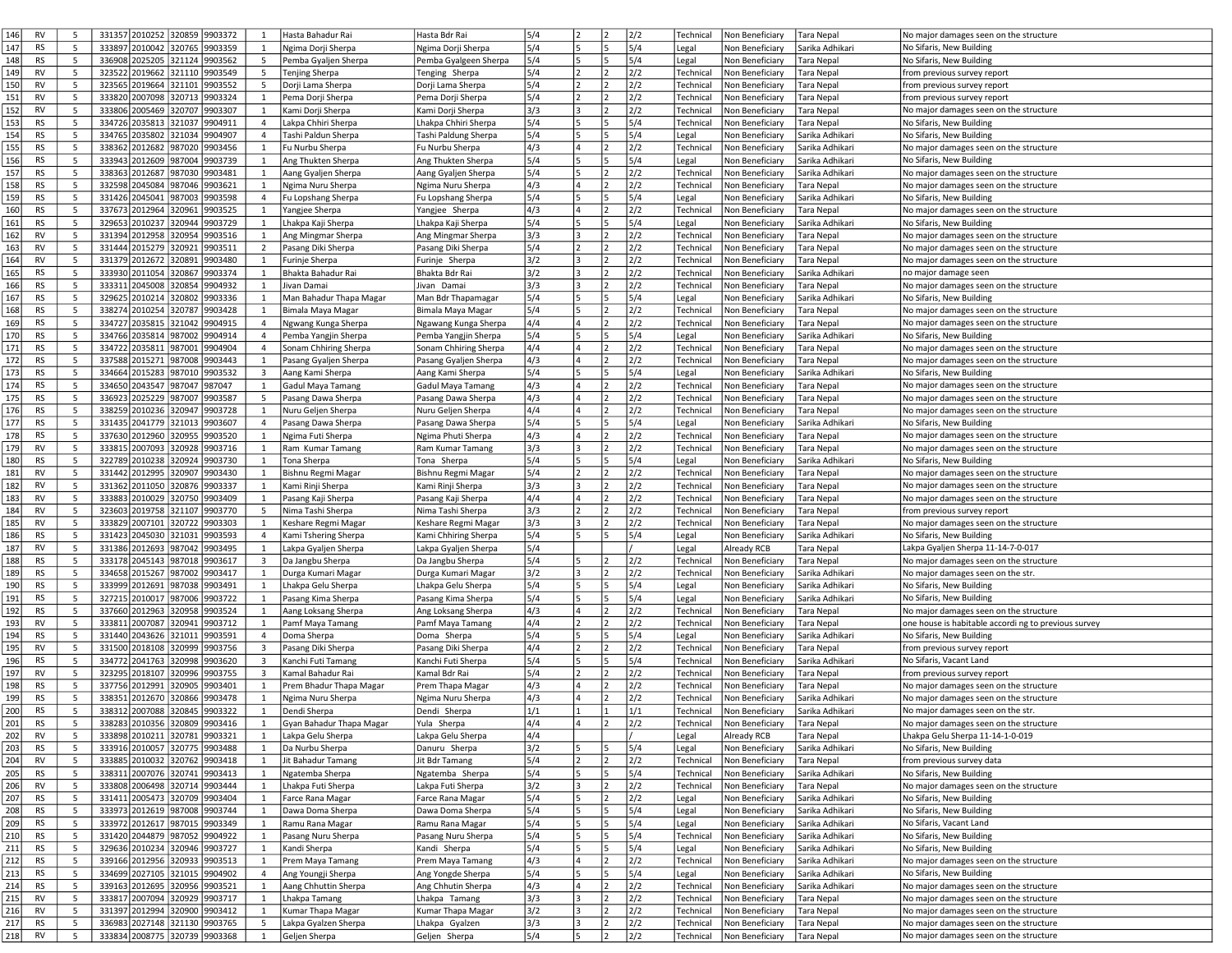| 219<br><b>RS</b>              | - 5    |        |                | 338301 2007073 320733<br>9903422                   | 1                       | Pasang Kaji Sherpa                       | Pasang Kaji Sherpa                      | 5/4        | 15     |                | 2/2        | Non Beneficiary<br>Legal                                     | Sarika Adhikari               | No Sifaris, New Building                                                    |
|-------------------------------|--------|--------|----------------|----------------------------------------------------|-------------------------|------------------------------------------|-----------------------------------------|------------|--------|----------------|------------|--------------------------------------------------------------|-------------------------------|-----------------------------------------------------------------------------|
| 220<br><b>RV</b>              | -5     |        | 331247 2027142 | 321120<br>9903759                                  | 5                       | Kami Diki Sherpa                         | Kami Diki Sherpa                        | 5/4        | 2      |                | 2/2        | Technical<br>Non Beneficiary                                 | <b>Tara Nepal</b>             | from previous survey data                                                   |
|                               |        |        |                |                                                    |                         |                                          |                                         |            |        |                |            |                                                              |                               |                                                                             |
| 221<br>RV                     | 5      |        | 324665 2019776 | 321109<br>9903763                                  | 5                       | Lakpa Dorji Sherpa                       | Lhakpa Dorji Sherpa                     | 3/3        |        |                |            | Legal<br>Already RTB                                         | Tara Nepal                    | Lakpa Dorja Sherpa R-11-24-1-0-001                                          |
| 222<br><b>RS</b>              | 5      |        | 338313 2007097 | 320706<br>9903353                                  | $\mathbf{1}$            | Ngima Tendi Sherpa                       | Ngima Tendi Sherpa                      | 2/2        |        |                | 2/2        | Technical<br>Non Beneficiary                                 | Sarika Adhikari               | No major damages seen on the str.                                           |
| 223<br><b>RS</b>              | .5     | 334700 | 2035803        | 321029<br>9904910                                  | 4                       | Ki Futi Sherpa                           | Phur Temba Sherpa                       | 4/4        |        | $\overline{2}$ | 2/2        | Technical<br>Non Benefician                                  | Tara Nepal                    | No major damages seen on the structure                                      |
| 224<br>RS                     | 5      |        | 337571 2015269 | 987004<br>9903435                                  | 1                       | Chandra Bahadur Bk                       | Chandra Bahadur Bk                      | 4/4        | 4      | 2              | 2/2        | Technical<br>Non Beneficiary                                 | Tara Nepal                    | No major damages seen on the structure                                      |
| 225<br><b>RV</b>              | -5     | 331373 | 2012624        | 987021<br>9903358                                  | $\mathbf{1}$            | Yangji Sherpa                            | Yangji Sherpa                           | 4/4        | 14     |                | 2/2        | Technical<br>Non Beneficiary                                 | Tara Nepal                    | from previous survey report                                                 |
| 226<br><b>RS</b>              | 5      | 333554 | 2043569        | 987059<br>9903628                                  | 1                       | Lhakpa Dorji Sherpa                      |                                         | 4/3        |        | $\overline{2}$ | 2/2        | Technical<br>Non Beneficiar                                  | Tara Nepal                    | No major damages seen on the structure                                      |
|                               |        |        |                |                                                    |                         |                                          | Lhakpa Dorji Sherpa                     |            |        |                |            |                                                              |                               |                                                                             |
| 227<br><b>RS</b>              | 5      | 337702 | 2012967        | 987003<br>9903530                                  | 3                       | Sonam Chhiring Sherpa                    | Sonam Chhiring Sherpa                   | 4/3        | 4      | 2              | 2/2        | Technical<br>Non Beneficiary                                 | Tara Nepal                    | No major damages seen on the structure                                      |
| 228<br><b>RS</b>              | -5     | 334704 | 2027106        | 321016<br>9904903                                  | $\overline{4}$          | Ang Lhakpa Sherpa                        | Ang Lhakpa Sherpa                       | 5/4        | 15     | 5              | 5/4        | Legal<br>Non Beneficiary                                     | Sarika Adhikari               | No Sifaris, New Building                                                    |
| 229<br><b>RS</b>              | 5      |        | 333933 2011053 | 320879<br>9903350                                  | 1                       | Mingma Dorji Sherpa                      | Mingma Dorji Sherpa                     | 2/2        | 2      | 2              | 2/2        | Technical<br>Non Beneficiary                                 | Sarika Adhikari               | No major damages seen on the str.                                           |
| 230<br><b>RS</b>              | 5      | 333917 | 2010041        | 320771<br>9903460                                  | $\mathbf{1}$            | Lakpa Futi Sherpa                        | Lakpa Futi Sherpa                       | 5/4        | 5      | 5              | 5/4        | Legal<br>Non Beneficiary                                     | Sarika Adhikari               | No Sifaris, New Building                                                    |
| 231<br>RV                     | 5      |        | 333840 2010022 | 320751<br>9903388                                  | $\mathbf{1}$            | Mingma Doma Sherpa                       | Mingma Doma Sherpa                      | 3/3        | 3      | 2              | 2/2        | Technical<br>Non Beneficiary                                 | Tara Nepal                    | No major damages seen on the structure                                      |
| 232<br><b>RV</b>              | 5      | 331456 | 2027132        | 321114<br>9903769                                  | 5                       | Ang Gyaljen Sherpa                       | Ang Gyalgeen Sherpa                     | 3/3        | l 3    | $\overline{2}$ | 2/2        | Technical                                                    | Sarika Adhikari               | No major damages seen on the structure                                      |
|                               |        |        |                |                                                    |                         |                                          |                                         |            |        |                |            | Non Beneficiary                                              |                               |                                                                             |
| 233<br><b>RV</b>              | 5      | 327017 | 2025204        | 321105<br>9903560                                  | 5                       | Sherap Jangbu Sherpa                     | Sherap Jangbu Sherpa                    | 4/3        | 4      | 2              | 2/2        | Technical<br>Non Beneficiary                                 | Tara Nepal                    | No major damages seen on the structure                                      |
| 234<br><b>RS</b>              | 5      | 331439 | 2043625        | 321032<br>9903590                                  | 4                       | Doma Chamji Sherpa                       | Doma Chhamji Sherpa                     | 5/4        | 5      | 5              | 5/4        | Legal<br>Non Benefician                                      | Sarika Adhikari               | No Sifaris, New Building                                                    |
| 235<br><b>RS</b>              | 5      | 334697 | 2019656        | 987014<br>9903541                                  | 3                       | Lakpa Futi Sherpa                        | Lakpa Futi Sherpa                       | 5/4        | 5      | 5              | 5/4        | Legal<br>Non Beneficiary                                     | Sarika Adhikari               | No Sifaris, New Building                                                    |
| 236<br><b>RS</b>              | 5      | 334668 | 2018118        | 987012<br>9903750                                  | 3                       | Ngima Temba Sherpa                       | Ngima Temba Sherpa                      | 5/4        | 5      | 5              | 5/4        | Non Beneficiary<br>Legal                                     | Sarika Adhikari               | No Sifaris, New Building                                                    |
| 237<br><b>RS</b>              | 5      | 333155 | 2045105        | 987054<br>9903625                                  | 1                       | Janbu Sherpa                             | Janbu Sherpa                            | 4/4        | 4      | 2              | 2/2        | Technical<br>Non Beneficiary                                 | <b>Tara Nepal</b>             | No major damages seen on the structure                                      |
| 238<br><b>RS</b>              | 5      |        | 337460 2015268 | 987003<br>9903424                                  | 1                       | Aang Daki Sherpa                         | Aang Daki Sherpa                        | 4/3        | 14     | 2              | 2/2        | Technical<br>Non Beneficiary                                 | Tara Nepal                    | No major damages seen on the structure                                      |
|                               |        |        |                |                                                    |                         |                                          |                                         |            |        | $\overline{2}$ |            |                                                              |                               |                                                                             |
| 239<br><b>RS</b>              | -5     | 337170 | 2019658        | 987015<br>9903543                                  | 3                       | Mingma Nurbu Sherpa                      | Mingma Nurbu Sherpa                     | 4/3        | ١4     |                | 2/2        | Technical<br>Non Benefician                                  | Tara Nepal                    | No major damages seen on the structure                                      |
| 240<br>RS                     | 5      | 338237 | 2010231        | 320940<br>9903721                                  | 1                       | Dawa Lhmau Sherpa                        | Mingma Doma Sherpa                      | 4/4        | 4      | 2              | 2/2        | Technical<br>Non Beneficiary                                 | Tara Nepal                    | Remaining of the collapsed house is clearly seen                            |
| 241<br><b>RS</b>              | 5      | 334661 | 2015280        | 321009<br>9903527                                  | 3                       | Ang Chhiring Sherpa                      | Ang Chhiri Sherpa                       | 5/4        | 5      | 5              | 5/4        | Legal<br>Non Beneficiary                                     | Sarika Adhikari               | No Sifaris, New Building                                                    |
| 242<br><b>RS</b>              | -5     | 331427 | 2045042        | 321023<br>9903599                                  | 4                       | Aang Chhiring Sherpa                     | Ang Chhiring Sherpa                     | 5/4        | l5     | 5              | 5/4        | Legal<br>Non Beneficiary                                     | Sarika Adhikari               | No Sifaris, New Building                                                    |
| 243<br><b>RS</b>              | 5      |        | 337769 2012996 | 320902<br>9903436                                  | 1                       | Makare Kami                              | Makare Kami                             | 3/2        | 3      | 2              | 2/2        | Technical<br>Non Beneficiary                                 | Tara Nepal                    | No major damages seen on the structure                                      |
| 244<br><b>RS</b>              | 5      |        | 333924 2010533 | 320865<br>9903370                                  | 1                       | Ram Kumar Rai                            | Ram Kumar Rai                           | 5/4        | 5      | 5              | 5/4        | Legal<br>Non Beneficiary                                     | Sarika Adhikari               | No Sifaris, Temporary Structure                                             |
|                               |        |        |                |                                                    |                         |                                          |                                         |            |        |                |            |                                                              |                               |                                                                             |
| 245<br><b>RS</b>              | -5     | 333978 | 2012651        | 320814<br>9903501                                  | 1                       | Hem Kumar Rai                            | Hem Kumar Rai                           | 5/4        | 5      | 5              | 5/4        | Legal<br>Non Beneficiary                                     | Sarika Adhikari               | No Sifaris, New Building                                                    |
| 246<br><b>RS</b>              | 5      | 333895 | 2010034        | 320798<br>9903346                                  | 1                       | Ang Geljen Sherpa                        | Anggeljen Sherpa                        | 5/4        | 5      | 5              | 5/4        | Legal<br>Non Beneficiary                                     | Sarika Adhikari               | No Sifaris, New Building                                                    |
| 247<br><b>RS</b>              | 5      |        | 338224 2010227 | 320796<br>9903398                                  | 1                       | Durga Rai                                | Durga Rai                               | 4/4        | 4      | 2              | 2/2        | Technical<br>Non Beneficiary                                 | Sarika Adhikari               | No major damages seen on the structure                                      |
| 248<br><b>RV</b>              | -5     | 333893 | 2010058        | 320779<br>9903486                                  | 1                       | Ngimali Rai                              | Ngimali Rai                             | 5/4        |        | 2              | 2/2        | Technical<br>Non Benefician                                  | Tara Nepal                    | from previous survey data                                                   |
| 249<br><b>RS</b>              | 5      | 331410 | 2005474        | 320708<br>9903415                                  | 1                       | Udhhi Thapa Magar                        | Uddhi Thapa Magar                       | 4/3        | 4      | $\overline{2}$ | 2/2        | Technical<br>Non Beneficiary                                 | Sarika Adhikari               | No major damages seen on the str.                                           |
| 250<br><b>RV</b>              | 5      |        | 330488 2027080 | 321093<br>9903783                                  | 5                       | Rita Futi Sherpa                         | Rita Futi Sherpa                        | 4/4        | 14     |                | 2/2        | Technical<br>Non Beneficiary                                 | Tara Nepal                    | No major damages seen on the structure                                      |
|                               | -5     |        |                |                                                    |                         |                                          |                                         |            |        |                |            |                                                              |                               |                                                                             |
| 251<br><b>RV</b>              |        | 324631 | 2019668        | 9903556<br>321090                                  | 5                       | Aang Nurbu Sherpa                        | Aang Nurbu Sherpa                       | 5/4        |        |                |            | Legal<br>Already RTB                                         | Tara Nepal                    | Ang Nurbu Sherpa R-11-24-2-0-001                                            |
| 252<br><b>RS</b>              | 5      |        | 334004 2012685 | 987032<br>9903476                                  | 1                       | Lak Futi Sherpa                          | Lak Futi Sherpa                         | 3/2        | 3      | $\overline{2}$ | 2/2        | Technical<br>Non Beneficiar                                  | Sarika Adhikari               | No major damages seen on the str.                                           |
| 253<br><b>RV</b>              | 5      | 333837 | 2010019        | 987004<br>9903719                                  | $\mathbf{1}$            | Anju Sherpa                              | Anju Sherpa                             | 2/2        |        | 2              | 2/2        | Technical<br>Non Beneficiary                                 | Tara Nepal                    | No major damages seen on the structure                                      |
| 254<br><b>RS</b>              | -5     |        | 334005 2012688 | 987033<br>9903485                                  | 1                       | Da Tenji Sherpa                          | Da Tenji Sherpa                         | 5/4        |        | 5              | 5/4        | Legal<br>Non Beneficiary                                     | Sarika Adhikari               | No Sifaris, New Building                                                    |
| 255<br><b>RS</b>              | -5     |        | 333977 2012656 | 987028<br>9903386                                  | $\mathbf{1}$            | Kami Chhiri Sherpa                       | Kami Chhiri Sherpa                      | 5/4        | 5      | 5              | 5/4        | Legal<br>Non Beneficiary                                     | Sarika Adhikari               | No Sifaris, New Building                                                    |
| 256<br><b>RS</b>              | 5      |        | 334673 2043774 | 987060<br>9904925                                  | $\mathbf{1}$            | Ang Pasang Sherpa                        | Ang Pasang Sherpa                       | 2/2        |        | 2              | 2/2        | Technical<br>Non Beneficiary                                 | Tara Nepal                    | No major damages seen on the structure                                      |
| 257<br><b>RS</b>              | 5      |        | 323378 2012684 | 987022<br>9903458                                  | 1                       | Lakpa Doma Sherpa                        | Lakpa Doma Sherpa                       | 3/2        |        |                | 2/2        | Technical<br>Non Beneficiary                                 | Sarika Adhikari               | No major damages seen on the str.                                           |
|                               |        |        |                |                                                    |                         |                                          |                                         |            | 3      | $\overline{2}$ |            |                                                              |                               |                                                                             |
| 258<br><b>RS</b>              | 5      |        | 334684 2035797 | 321024<br>9904908                                  | 4                       | Ang Daki Sherpa                          | Ang Daki Sherpa                         | 3/3        |        |                | 2/2        | Technical<br>Non Beneficiary                                 | Tara Nepal                    | No major damages seen on the structure                                      |
| 259<br><b>RS</b>              | 5      |        | 331436 2041805 | 321000<br>9903618                                  | 3                       | Aang Fura Sherpa                         | Ang Fura Sherpa                         | 5/4        | 5      | 5              | 5/4        | Legal<br>Non Beneficiary                                     | Sarika Adhikari               | No Sifaris, New Building                                                    |
| 260<br><b>RS</b>              | -5     |        | 324354 2045107 | 320880<br>9903629                                  | 1                       | Da Gombu Sherpa                          | Da Gombu Sherpa                         | 5/4        | 5      | 5              | 5/4        | Legal<br>Non Beneficiary                                     | Sarika Adhikari               | No Sifaris, New Building                                                    |
| 261<br><b>RV</b>              | 5      |        | 331353 2010223 | 320838<br>9903380                                  | 1                       | Fuchhetar Sherpa                         | Fuli Sherpa                             | 5/4        | 2      | $\overline{2}$ | 2/2        | Technical<br>Non Beneficiary                                 | Tara Nepal                    | from previous survey report                                                 |
| 262<br><b>RS</b>              | 5      |        | 339195 2012633 | 320827<br>9903466                                  | 1                       | Yanji Sherpa                             | Yanji Sherpa                            | 3/2        | 3      | 2              | 2/2        | Technical<br>Non Beneficiary                                 | Sarika Adhikari               | No major damages seen on the str.                                           |
| 263<br><b>RS</b>              | 5      |        | 333976 2012639 | 320821<br>9903470                                  | 1                       | Furinji Sherpa                           | Furinji Sherpa                          | 5/4        | 5      | 5              | 5/4        | Legal<br>Non Beneficiary                                     | Sarika Adhikari               | No Sifaris, New Building                                                    |
| 264<br><b>RS</b>              | -5     | 329605 | 2010204        | 320810<br>9903306                                  | $\mathbf{1}$            | Dhirendra Prakash Rai                    | Dhirendra Prakesh Rai                   | 2/2        |        |                | 2/2        | Technical<br>Non Beneficiar                                  | iarika Adhikari               | No major damages seen on the str.                                           |
|                               |        |        |                |                                                    |                         |                                          |                                         |            |        |                |            |                                                              |                               |                                                                             |
| 265<br>RS                     | - 5    | 336970 | 2027144        | 321127<br>9903768                                  | 5                       | Sonam Tshering Sherpa                    | Chhindi Sherpa                          | 3/3        | 3      | 2              | 2/2        | Technical<br>Non Beneficiary                                 | Tara Nepal                    | No major damages seen on the structure                                      |
| 266<br><b>RV</b>              | 5      |        | 323589 2019665 | 321122<br>9903555                                  | 5                       | Ang Dorji Sherpa                         | Ang Dorji Sherpa                        | 5/4        | 12     | 2              | 2/2        | Technical<br>Non Beneficiary                                 | Tara Nepal                    | from previous survey data                                                   |
| 267<br><b>RV</b>              | -5     | 323623 | 2019860        | 321112<br>9903764                                  | 5                       | Pasang Sherpa                            | Pasang Sherpa                           | 3/3        | l 3    | $\overline{2}$ | 2/2        | Technical<br>Non Beneficiar                                  | <b>Tara Nepal</b>             | No major damages seen on the structure                                      |
| 268<br>RV                     | 5      | 331277 | 2035812        | 321041<br>9904906                                  | 4                       | Pemba Chhiring Sherpa                    | Pemba Chhiring Sherpa                   | 5/4        | 2      | 2              | 2/2        | Technical<br>Non Beneficiary                                 | Tara Nepal                    | from previous survey report                                                 |
| 269<br><b>RS</b>              | 5      |        | 334713 2035804 | 321033<br>9904912                                  | $\overline{4}$          | Chhewang Dorji Sherpa                    | Chhewang Dorji Sherpa                   | 3/3        | 3      | 2              | 2/2        | Technical<br>Non Beneficiary                                 | Tara Nepal                    | No major damages seen on the structure                                      |
| 270<br><b>RS</b>              | -5     | 334656 | 2015274        | 987043<br>9903502                                  | $\mathbf{1}$            | Da Lhamu Sherpa                          | Da Lhamu Sherpa                         | 5/4        | l5     | 5              | 5/4        | Legal<br>Non Beneficiar                                      | Sarika Adhikari               | No Sifaris, New Building                                                    |
|                               |        |        |                |                                                    |                         |                                          |                                         |            |        |                |            |                                                              |                               |                                                                             |
| 271<br>RS                     | 5      | 336891 | 2043549        | 987050<br>9903631                                  | 1                       | Ngima Dorji Sherpa                       | Ngima Dorji Sherpa                      | 4/4        | 14     | 2              | 2/2        | Technical<br>Non Beneficiary                                 | Tara Nepal                    | No major damages seen on the structure                                      |
| 272<br><b>RS</b>              | 5      | 333490 | 2043567        | 987057<br>9903626                                  | $\mathbf{1}$            | Ngima Geljen Sherpa                      | Ngima Geljen Sherpa                     | 4/4        | 4      | 2              | 2/2        | Technical<br>Non Beneficiary                                 | Tara Nepal                    | No major damages seen on the structure                                      |
| 273<br><b>RS</b>              | 5      | 337580 | 2015270        | 987005<br>9903442                                  | 1                       | Ri Dorji Sherpa                          | Ri Dorji Sherpa                         | 4/3        | 4      | 2              | 2/2        | Technical<br>Non Beneficiary                                 | Tara Nepal                    | No major damages seen on the structure                                      |
| 274<br><b>RS</b>              | 5      | 327217 | 2010018        | 987005<br>9903720                                  | 1                       | Kumbe Magar                              | Kumbe Magar                             | 5/4        | l٢.    | l s            | 5/4        | Legal<br>Non Beneficiary                                     | Sarika Adhikari               | No Sifaris, New Building                                                    |
| 275<br>RS                     | 5      |        |                | 334693 2019660 987001<br>9903547                   | 5                       | Lakpa Nurbu Sherpa                       | Lakpa Nurbu Sherpa                      | 5/4        | 15     | 5              | 5/4        | Legal<br>Non Beneficiary                                     | Sarika Adhikari               | No Sifaris, New Building                                                    |
| 276<br><b>RS</b>              | 5      |        |                | 334764 2035800 321003<br>9904917                   | $\overline{\mathbf{3}}$ | Anu Sherpa                               | Anu Sherpa                              | 5/4        | 5      | 5              | 5/4        | Legal<br>Non Beneficiary                                     | Sarika Adhikari               | No Sifaris, New Building                                                    |
| 277<br>RV                     |        |        |                |                                                    |                         |                                          |                                         | 5/4        | 5      | 2              | 2/2        | Technical<br>Non Beneficiary                                 |                               |                                                                             |
|                               |        |        |                |                                                    |                         |                                          |                                         |            |        |                |            |                                                              |                               |                                                                             |
|                               | 5      |        |                | 331503 2019259 320980<br>9903537                   | $\overline{\mathbf{3}}$ | Lakpa Nuru Sherpa                        | Lakpa Nuru Sherpa                       |            |        |                |            |                                                              | Tara Nepal                    | from previous survey report                                                 |
| 278<br>RV                     | 5      |        |                | 9903753<br>331498 2018106 320994                   | $\overline{\mathbf{3}}$ | Ram Bahadur Ban                          | Ram Bdr Ban                             | 3/3        | 3      |                | 2/2        | Technical<br>Non Beneficiary                                 | Tara Nepal                    | No major damages seen on the structure                                      |
| 279<br><b>RS</b>              | 5      |        | 337682 2012966 | 320991<br>9903526                                  | $\mathbf{1}$            | Da Yangji Sherpa                         | Da Yanji Sherpa                         | 4/3        | 4      | 2              | 2/2        | Technical<br>Non Beneficiary                                 | Tara Nepal                    | No major damages seen on the structure                                      |
| 280<br>RS                     | 5      |        | 333982 2012665 | 320894<br>9903474                                  | 1                       | Dolma Sherpa                             | Dolma Sherpa Sherpeni                   | 5/4        | 5      | 5              | 5/4        | Non Beneficiary<br>Legal                                     | Sarika Adhikari               | No Sifaris, New Building                                                    |
| 281<br>RS                     | 5      |        | 331419 2043745 | 321128<br>9903610                                  | 5                       | Furba Chheteng Sherpa                    | Furba Chheter Sherpa                    | 5/4        | 15     | 15.            | 5/4        | Legal<br>Non Beneficiary                                     | Sarika Adhikari               | No Sifaris, New Building                                                    |
|                               |        |        |                |                                                    |                         |                                          |                                         |            |        |                |            |                                                              |                               |                                                                             |
| 282<br>RV                     | 5      |        | 323599 2019676 | 321118<br>9903559                                  | 5 <sup>5</sup>          | Chhimi Kalden Sherpa                     | Chhimi Kalden Sherpa                    | 5/4        |        | 2              | 2/2        | Technical<br>Non Beneficiary                                 | Tara Nepal                    | from previous survey report                                                 |
| 283<br>RV                     | 5      |        | 333831 2007152 | 320723<br>9903310                                  | 1                       | Bhim Bahadur Magar                       | Bhim Bdr Ranamagar                      | 3/3        | 3      | 2              | 2/2        | Technical<br>Non Beneficiary                                 | Tara Nepal                    | No major damages seen on the structure                                      |
| 284<br>RS                     | -5     |        | 331445 2043627 | 321028<br>9903592                                  | $\overline{4}$          | Da Chhiri Sherpa                         | Da Chhiri Sherpa                        | 5/4        | 5      | 5              | 5/4        | Legal<br>Non Beneficiary                                     | Sarika Adhikari               | No Sifaris, New Building                                                    |
| 285<br><b>RS</b>              | 6      |        | 340525 2012620 | 987019<br>9903356                                  | $\mathbf{1}$            | Lakpa Dorji Sherpa                       | Lakpa Dorji Sherpa                      | 3/3        | l3     | 2              | 2/2        | Technical<br>Non Beneficiary                                 | Sarika Adhikari               | No major damages seen on the str.                                           |
| 286<br><b>RS</b>              | 6      |        | 340671 2012667 | 320893<br>9903475                                  | 1                       | Lakpa Dorji Sherpa                       | Lakpa Dorji Sherpa                      | 3/2        | 3      | 2              | 2/2        | Technical<br>Non Beneficiary                                 | Sarika Adhikari               | No major damages seen on the str.                                           |
| 287<br>RS                     | 6      |        | 340341 2010222 | 320812<br>9903378                                  | 1                       | Mingma Nuru Sherpa                       | Mingma Nuru Sherpa                      | 3/3        | 3      | 12.            | 2/2        | Technical<br>Non Beneficiary                                 | Tara Nepal                    | No major damages seen on the structure                                      |
|                               | 6      |        |                |                                                    | $\mathbf{1}$            |                                          | Fuchheter Sherpa                        |            |        | 2              |            | Non Beneficiary                                              |                               |                                                                             |
| 288<br><b>RS</b>              |        |        | 342092 2007089 | 320742<br>9903703                                  |                         | Fu Chhetar Sherpa                        |                                         | 4/4        |        |                | 2/2        | Technical                                                    | Tara Nepal                    | No major damages seen on the structure                                      |
| 289<br><b>RS</b>              | 6      | 340908 | 2007102        | 320719<br>9903313                                  | 1                       | Dhana Bahadur Thapa Magar                | Dhana Bdr Thapamagar                    | 3/3        | l٦     | $\overline{2}$ | 2/2        | Technical<br>Non Beneficiary                                 | Tara Nepal                    | No major damages seen on the structure                                      |
| 290<br>RS<br>291<br><b>RS</b> | 6<br>6 |        | 340422 2011055 | 320890<br>9903384<br>340518 2012635 320808 9903469 | 1<br>1                  | Chhiring Yangji Sherpa<br>Gyaljen Sherpa | Chhiring Yanji Sherpa<br>Gyaljen Sherpa | 4/4<br>4/4 | 4<br>4 | 2<br>2         | 2/2<br>2/2 | Technical<br>Non Beneficiary<br>Technical<br>Non Beneficiary | Tara Nepal<br>Sarika Adhikari | No major damages seen on the structure<br>No major damages seen on the str. |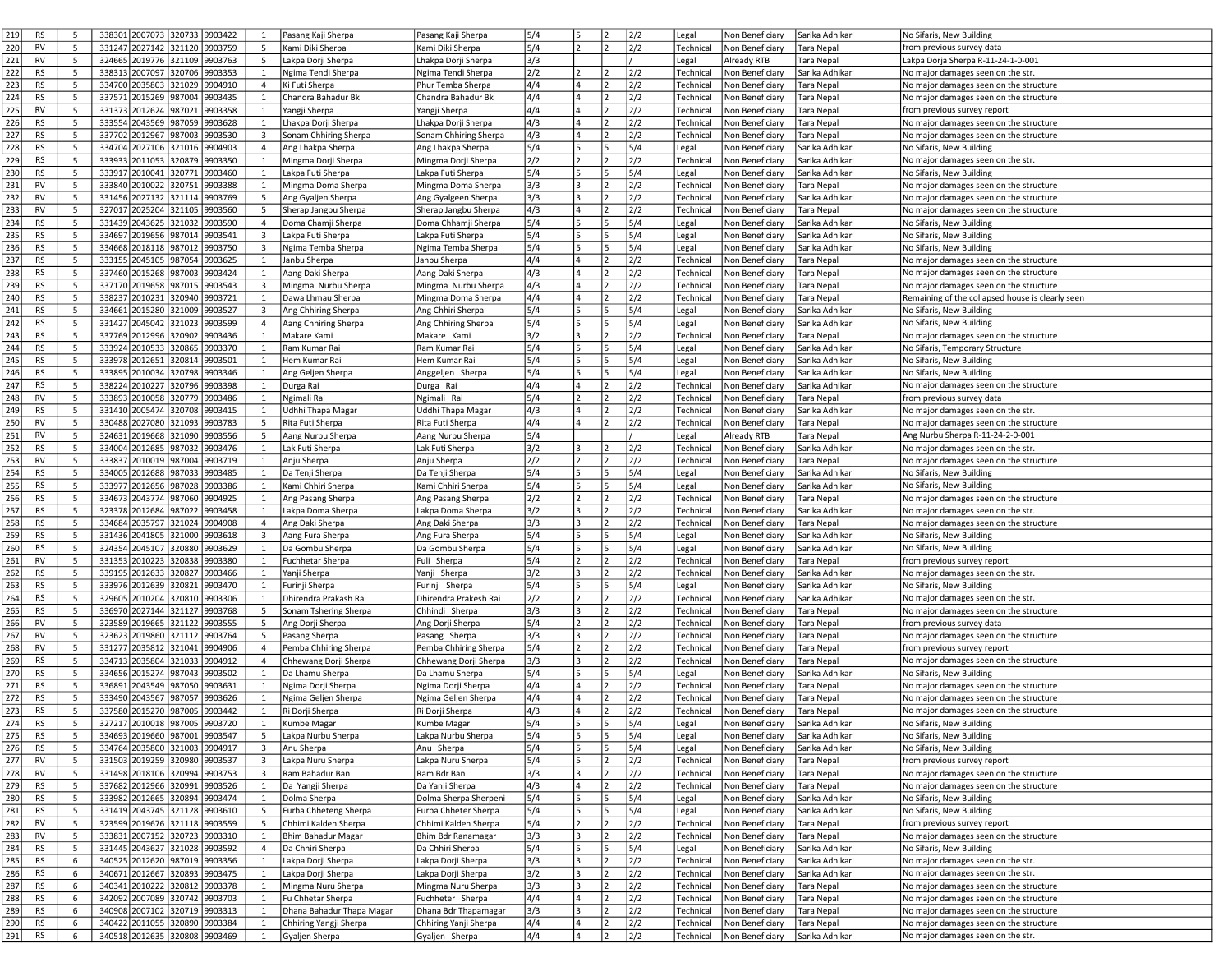| 292 | <b>RS</b> | 6  | 340899 2007072 320731         |        | 9903410  | 1              | Atal Shingh Rai            | Atal Singh Rai         | 3/3 | 3                            |                | 2/2 | Technical | Non Beneficiary<br>Sarika Adhikari   | No major damages seen on the structure                         |
|-----|-----------|----|-------------------------------|--------|----------|----------------|----------------------------|------------------------|-----|------------------------------|----------------|-----|-----------|--------------------------------------|----------------------------------------------------------------|
|     |           |    |                               |        |          |                |                            |                        |     |                              |                |     |           |                                      |                                                                |
| 293 | <b>RS</b> | 6  | 340656 2012680 987013         |        | 9903448  | 1              | Nir Kumar Bk               | Nir Kumar Bk           | 4/3 | 4<br>12                      |                | 2/2 | Technical | Non Beneficiary<br>Sarika Adhikari   | No major damages seen on the str.                              |
| 294 | RS        | 6  | 342127 2012605 987001         |        | 99903312 | 1              | Da Rinji Sherpa            | Da Rinji Sherpa        | 3/3 | 3<br>12                      |                | 2/2 | Technical | Non Beneficiary<br><b>Tara Nepal</b> | No major damages seen on the structure                         |
| 295 | <b>RS</b> | 6  | 342117 2011167 320877         |        | 9903311  | 1              | Lhakpa Rinji Sherpa        | Lhakpa Rinji Sherpa    | 4/4 | 4                            |                | 2/2 | Technical | Non Beneficiary<br><b>Tara Nepal</b> | No major damages seen on the structure                         |
| 296 | RS        | 6  | 340461 2012626 987024         |        | 9903365  |                |                            |                        | 3/3 |                              |                | 2/2 | Technical | Sarika Adhikari                      | No major damages seen on the str.                              |
|     |           |    |                               |        |          | 1              | Pemba Dorji Sherpa         | Pemba Dorji Sherpa     |     |                              |                |     |           | Non Beneficiary                      |                                                                |
|     | <b>RV</b> |    |                               |        |          |                |                            |                        |     |                              |                |     |           |                                      |                                                                |
| 297 |           | 6  | 348707 2010232 320917         |        | 9903723  | 1              | Lhakpa Gelbu Sherpa        | Lhakpa Gelbu Sherpa    | 3/3 |                              |                | 5/4 | Technical | HIOP Case in S1<br>Tara Nepal        | Lhakpa Gyelbu Sherpa Solukhumbu Chaurikharka 4 Partial Damage  |
| 298 | <b>RS</b> | 6  | 340627 2012659 320864         |        | 9903451  | 1              | Pemba Chhiri Sherpa        | Pemba Chhiri Sherpa    | 4/3 | 12                           |                | 2/2 | Technical | Non Beneficiary<br>Tara Nepal        | No major damages seen on the structure                         |
| 299 | <b>RS</b> | 6  | 340295 2010219 320849         |        | 9903367  | 1              |                            |                        | 3/3 | 3                            |                | 2/2 | Technical | Non Beneficiary<br>Sarika Adhikari   | No major damages seen on the str.                              |
|     |           |    |                               |        |          |                | Pasang Kami Sherpa         | Pasang Kami Sherpa     |     |                              |                |     |           |                                      |                                                                |
| 300 | <b>RS</b> | 6  | 340441 2012622 320795         |        | 9903463  | 1              | Pasang Kaji Sherpa         | Pasang Kaji Sherpa     | 4/4 | 4                            |                | 2/2 | Technical | Non Beneficiary<br>Sarika Adhikari   | No major damages seen on the str.                              |
| 301 | RS        | 6  | 340876 2007090 320748         |        | 9903329  | 1              | Mingma Chhiri Sherpa       | Mingma Chhiri Sherpa   | 3/3 |                              |                | 2/2 | Technical | Non Beneficiary<br><b>Tara Nepal</b> | No major damages seen on the structure                         |
| 302 | <b>RS</b> | 6  | 340225 2010218 320848         |        | 9903366  | 1              | Chhiring Sherpa            | Chhiring Sherpa        | 4/4 | 4<br>$\overline{\mathbf{z}}$ |                | 2/2 | Technical | Non Beneficiary<br><b>Tara Nepal</b> | No major damages seen on the structure                         |
|     |           |    |                               |        |          |                |                            |                        |     |                              |                |     |           |                                      |                                                                |
| 303 | <b>RS</b> | 6  | 340451 2012623 320794         |        | 9903484  | 1              | Da Rinji Sherpa            | Da Rinji Sherpa        | 4/4 | 4                            |                | 2/2 | Technical | Non Beneficiary<br>Sarika Adhikari   | No major damages seen on the str.                              |
| 304 | RS        | 6  | 341008 2010069 320785         |        | 9903497  | 1              | Ganesh Bahadur Darji       | Ganesh Bdr Darji       | 5/4 | l5                           |                | 5/4 | Legal     | Non Beneficiary<br><b>Tara Nepal</b> | No Sifaris, Temporary Structure                                |
| 305 | RS        | 6  | 340933 2008774                | 320738 | 9903351  | 1              | Pasang Kami Sherpa         | Pasang Kami Sherpa     | 3/3 | 3                            |                | 2/2 | Technical | Non Beneficiary<br><b>Tara Nepal</b> | No major damages seen on the structure                         |
| 306 | <b>RS</b> | 6  | 341025 2012627 320800         |        | 9903487  | 1              |                            |                        | 4/3 | 4                            |                | 2/2 |           | Non Beneficiary                      |                                                                |
|     |           |    |                               |        |          |                | Wonchhu Nurbu Sherpa       | Wonchhu Nurbu Sherpa   |     |                              |                |     | Technical | Tara Nepal                           | No major damages seen on the structure                         |
| 307 | <b>RV</b> | 6  | 348698 2025202 321072         |        | 9903554  | 5              | Fura Chhetan Sherpa        | Fura Chheten Sherpa    | 4/3 |                              |                | 2/2 | Technical | Non Beneficiary<br><b>Tara Nepal</b> | No major damages seen on the structure                         |
| 308 | <b>RS</b> | 6  | 340177 2012612                | 987007 | 9903743  | 1              | Doma Futi Sherpa           | Doma Futi Sherpa       | 4/4 | 4                            |                | 2/2 | Technical | Non Beneficiary<br><b>Tara Nepal</b> | No major damages seen on the structure                         |
| 309 | <b>RS</b> | 6  | 339864 2011059                | 320885 | 9903396  | 1              | Mageshwar Rai              | Mageshwor Rai          | 3/3 | 3                            |                | 2/2 | Technical | Non Beneficiary<br>Tara Nepal        | No major damages seen on the structure                         |
|     |           | 6  | 340515 2012632 320825         |        |          | 1              |                            |                        |     | 4                            |                |     |           |                                      |                                                                |
| 310 | RS        |    |                               |        | 9903457  |                | Mingma Nuru Sherpa         | Mingma Nuru Sherpa     | 4/3 |                              |                | 2/2 | Technical | Non Beneficiary<br>Sarika Adhikari   | No major damages seen on the str.                              |
| 311 | <b>RS</b> | 6  | 342161 2010201 320811         |        | 9903302  | $\mathbf{1}$   | Jagat Bahadur Darji        | Jagat Bdr Darji        | 3/3 | 3                            |                | 2/2 | Technical | Non Beneficiary<br><b>Tara Nepal</b> | No major damages seen on the structure                         |
|     |           |    |                               |        |          |                |                            |                        |     |                              |                |     |           |                                      |                                                                |
| 312 | RV        | 6  | 348718 2010062 320780         |        | 9903503  | 1              | Sange Sherpa               | Sange Sherpa           | 5/4 |                              |                | 2/2 | Technical | Non Beneficiary<br>Tara Nepal        | from previous survey data Sange SherpaSolukhumbuBaku9No Damage |
| 313 | <b>RS</b> | 6  | 340921 2008761 320746         |        | 9903449  | 1              | Saitu Bk                   | Saitu Bk               | 4/3 | 4                            |                | 2/2 | Technical | Non Beneficiary<br><b>Tara Nepal</b> | No major damages seen on the structure                         |
|     |           |    |                               |        |          |                |                            |                        |     |                              |                |     |           |                                      |                                                                |
| 314 | <b>RS</b> | 6  | 340888 2007096 320704         |        | 9903342  | 1              | Ngima Sange Sherpa         | Ngima Sange Sherpa     | 4/4 | 4<br>12                      |                | 2/2 | Technical | Non Beneficiary<br><b>Tara Nepal</b> | No major damages seen on the structure                         |
| 315 | RS        | 6  | 340944 2010016 987007         |        | 9903735  | 1              | Lhakpa Sherpa              | Lhakpa Sherpa          | 5/4 | 5<br>l5                      |                | 5/4 | Legal     | Non Beneficiary<br><b>Tara Nepal</b> | No Sifaris, New Building                                       |
| 316 | <b>RS</b> | 6  | 340542 2012657 320846         |        | 9903440  | 1              | Bishnu Maya Magar          | Ratna Bdr Magar        | 4/3 |                              |                | 2/2 | Technical | Non Beneficiary<br><b>Tara Nepal</b> | No major damages seen on the structure                         |
|     |           |    |                               |        |          |                |                            |                        |     | 4                            |                |     |           |                                      |                                                                |
| 317 | <b>RS</b> | 6  | 340985 2010035 320763         |        | 9903459  | 1              | Ang Pasang Sherpa          | Ang Pasang Sherpa      | 4/3 |                              |                | 2/2 | Technical | Non Beneficiary<br>Tara Nepal        | No major damages seen on the structure                         |
| 318 | RS        | 6  | 340947 2010021 320753         |        | 9903382  | 1              | Fur Temba Sherpa           | Furtemba Sherpa        | 4/4 |                              |                | 2/2 | Technical | Non Beneficiary<br><b>Tara Nepal</b> | No major damages seen on the structure                         |
| 319 | <b>RS</b> | 6  | 340907 2007074 320734         |        | 9903437  | 1              | Buddhiman Kami             | Buddhiman Kami         | 4/3 |                              |                | 2/2 | Technical | Non Beneficiary<br>Sarika Adhikari   | No major damages seen on the structure                         |
| 320 | RS        | 6  | 340826 2005470 320712         |        | 9903308  | 1              | Kripa Rana Magar           | Kripa Rana Magar       | 3/3 | 3                            |                | 2/2 | Technical | Non Beneficiary<br>Tara Nepal        | No major damages seen on the structure                         |
|     |           | 6  | 340842 2005472 320701         |        | 9903432  | 1              | Bhakta Bahadur Thapa Magar | Bhakta Bdr Thapamagar  | 5/4 |                              |                | 2/2 |           |                                      |                                                                |
| 321 | RS        |    |                               |        |          |                |                            |                        |     |                              |                |     | Technical | Non Beneficiary<br>Sarika Adhikari   | No major damages seen on the structure                         |
| 322 | <b>RS</b> | 6  | 340935 2045051                | 987006 | 9903604  | $\overline{4}$ | Nwang Nuru Sherpa          | Nwang Nuru Sherpa      | 4/3 |                              |                | 2/2 | Technical | Sarika Adhikari<br>Non Beneficiary   | No major damages seen on the structure                         |
| 323 | RS        | 6  | 340194 2012618 987018         |        | 9903354  | 1              | Ang Jangbu Sherpa          | Ang Jangbu Sherpa      | 4/4 | 4                            |                | 2/2 | Technical | Non Beneficiary<br><b>Tara Nepal</b> | No major damages seen on the structure                         |
| 324 | RS        | 6  | 340613 2012658 320883         |        | 9903446  | 1              | Tika Ram Bk                | Tikaram Bk             | 4/3 |                              |                | 2/2 | Technical | Non Beneficiary<br><b>Tara Nepal</b> | No major damages seen on the structure                         |
| 325 | RS        | 6  | 340496 2012653                | 320871 | 9903421  | 1              | Amber Bahadur Magar        | Ambar Bdr Magar        | 4/4 |                              |                | 2/2 | Technical | Non Beneficiary<br>Tara Nepal        | No major damages seen on the structure                         |
|     |           |    |                               |        |          |                |                            |                        |     |                              |                |     |           |                                      |                                                                |
| 326 | <b>RS</b> | 6  | 340396 2010226 320832         |        | 9903397  | 1              | Ganga Maya Rai             | Ganga Devi Rai         | 3/3 | 3                            |                | 2/2 | Technical | Non Beneficiary<br>Tara Nepal        | No major damages seen on the structure                         |
| 327 | RS        | 6  | 340147 2010215 320799         |        | 9903338  | 1              | Gyaljen Nuru Sherpa        | Gyaljen Nuru Sherpa    | 3/3 |                              |                | 2/2 | Technical | Non Beneficiary<br>Sarika Adhikari   | No major damages seen on the str.                              |
| 328 | RS        | 6  | 340367 2010216 320797         |        | 9903345  | 1              | Lopsang Sherpa             | Lopsang Sherpa         | 3/3 |                              |                | 2/2 | Technical | Non Beneficiary<br>Sarika Adhikari   | No major damages seen on the structure                         |
| 329 | <b>RS</b> | 6  | 340978 2010027 320752         |        | 9903414  | 1              | Suku Rai                   | Suku Rai               | 5/4 | 5<br>$\overline{\mathbf{z}}$ |                | 2/2 | Technical | Non Beneficiary<br><b>Tara Nepal</b> | No major damages seen on the structure                         |
| 330 |           |    | 340410 2011052 320881         |        | 9903343  |                |                            |                        | 4/4 | 4                            |                | 2/2 |           |                                      |                                                                |
|     | RS        | 6  |                               |        |          | 1              | Mingma Dorji Sherpa        | Mingma Dorji Sherpa    |     |                              |                |     | Technical | Non Beneficiary<br><b>Tara Nepal</b> | No major damages seen on the structure                         |
| 331 | RS        | 6  | 340373 2010225 320837         |        | 9903393  | 1              | Shiv Laxmi Rai             | Shiva Laxmi Rai        | 4/4 |                              |                | 2/2 | Technical | Non Beneficiary<br>Tara Nepal        | No major damages seen on the structure                         |
| 332 | <b>RS</b> | 6  | 340190 2012614 987009         |        | 9903344  | 1              | Mingma Dorji Sherpa        | Mingma Dorji Sherpa    | 3/3 | 3                            |                | 2/2 | Technical | Non Beneficiary<br><b>Tara Nepal</b> | No major damages seen on the structure                         |
| 333 | RS        | 6  | 340960 2010025 320889         |        | 9903316  | 1              | Pemba Gelu Sherpa          | Pemba Gelu Sherpa      | 3/3 |                              |                | 2/2 | Technical | Non Beneficiary<br><b>Tara Nepal</b> | No major damages seen on the structure                         |
| 334 | RS        | 6  | 340521 2012655 320863         |        | 9903439  | 1              | Kumari Maya Rana Magar     | Kumari Maya Ranamagar  | 4/3 |                              |                | 2/2 | Technical | Non Beneficiary<br>Tara Nepal        | No major damages seen on the structure                         |
|     |           |    |                               |        |          |                |                            |                        |     |                              |                |     |           |                                      |                                                                |
| 335 | <b>RS</b> | 6  | 340906 2007074                | 320734 | 9903437  | 1              | Buddhiman Kami             | Buddhiman Kami         | 4/3 | 4                            |                | 2/2 | Technical | Non Beneficiary<br>Sarika Adhikar    | No major damages seen on the structure                         |
| 336 | RS        | 6  | 340486 2012631                | 987027 | 9903385  | 1              | Pasang Wongchhu Sherpa     | Pasang Wongchhu Sherpa | 3/3 |                              |                | 2/2 | Technical | Non Beneficiary<br>Sarika Adhikari   | No major damages seen on the str.                              |
| 337 | <b>RS</b> | 6  | 340633 2012661 320831         |        | 9903467  | 1              | Fur Gelje Sherpa           | Fur Gelje Sherpa       | 4/4 | 4                            |                | 2/2 | Technical | Non Beneficiary<br>Tara Nepal        | No major damages seen on the structure                         |
| 338 | <b>RS</b> | 6  | 340356 2010224                | 320778 | 9903389  | 1              | Hasta Bahadur Limbu        | Hasta Bdr Limbu        | 4/4 | 4                            |                | 2/2 | Technical | Non Beneficiary<br>Sarika Adhikari   | No major damages seen on the str.                              |
|     |           |    |                               |        |          |                |                            |                        |     |                              |                |     |           |                                      |                                                                |
| 339 | <b>RV</b> | 6  | 343602 2007044                | 320717 | 9903426  | 1              | Ngatemba Sherpa            | Ngaatemba Sherpa       | 5/4 |                              |                | 2/2 | Technical | Non Beneficiary<br><b>Tara Nepal</b> | from previouys survey one house is habitable out of 3 houses   |
| 340 | RS        | 6  | 340092 2011288 320823         |        | 9903441  | 1              | Pemba Chiri Sherpa         | Pemba Chhiri Sherpa    | 4/3 | 4                            |                | 2/2 | Technical | Non Beneficiary<br>Tara Nepal        | No major damages seen on the structure                         |
| 341 | <b>RS</b> | 6  | 340959 2010025                | 320757 | 9903315  | 1              | Da Geljen Sherpa           | Da Geljen Sherpa       | 3/3 |                              |                | 2/2 | Technical | Non Beneficiary<br><b>Tara Nepal</b> | No major damages seen on the structure                         |
| 342 | RS        | 6  | 340641 2012662                | 320830 | 9903468  | 1              | Kami Dendi Sherpa          | Kami Dendi Sherpa      | 4/4 | 4                            |                | 2/2 | Technical | Non Beneficiary<br><b>Tara Nepal</b> | No major damages seen on the structure                         |
|     | RS        | 6  | 340917 2007150 320718         |        | 9903333  | 1              |                            |                        | 4/4 | 4                            |                | 2/2 |           |                                      |                                                                |
| 343 |           |    |                               |        |          |                | Wonchhu Sherpa             | Wonchu Sherpa          |     |                              |                |     | Technical | Non Beneficiary<br><b>Tara Nepal</b> | No major damages seen on the structure                         |
| 344 | <b>RS</b> | 6  | 340539 2012664 320829         |        | 9903472  |                | Wanchhu Sherpa             | Wonchhu Sherpa         | 4/3 | 4                            |                | 2/2 | Technical | Non Beneficiary<br>Sarika Adhikari   | No major damages seen on the str.                              |
| 345 | <b>RS</b> | 6  | 340848 2007043 320716 9903427 |        |          |                | Pinchhu Maya Magar         | Pinchumaya Magar       | 4/3 | 12                           |                | 2/2 | Technical | Non Beneficiary<br><b>Tara Nepal</b> | No major damages seen on the structure                         |
| 346 | <b>RS</b> | 6  | 341023 2010203 320850 9903305 |        |          | 1              | Ngima Tendi Sherpa         | Ngima Tendi Sherpa     | 4/3 |                              |                | 2/2 | Technical | Non Beneficiary<br><b>Tara Nepal</b> | No major damages seen on the structure                         |
| 347 | <b>RS</b> | 6  | 340989 2010051 320768         |        | 9903381  |                | Furi Yangji Sherpa         | Ngima Yanji Sherpa     | 4/4 | 12                           |                | 2/2 | Technical | Non Beneficiary<br>Tara Nepal        | No major damages seen on the structure                         |
|     |           |    |                               |        |          | 1              |                            |                        |     |                              |                |     |           |                                      |                                                                |
| 348 | RS        | 6  | 340939 2008776 320740 9903352 |        |          | $\mathbf{1}$   | Khungdu Sherpa             | Khungdu Sherpa         | 4/4 | 12                           |                | 2/2 | Technical | Non Beneficiary<br><b>Tara Nepal</b> | No major damages seen on the structure                         |
| 349 | RS        | 27 | 361351 2026233 321098 9903779 |        |          | 5              | Kanchhi Sherpa             | Kanchi Sherpa          | 5/4 | 5                            | 5              | 5/4 | Legal     | Manju Dhital<br>Non Beneficiary      | No Sifaris, New Building                                       |
| 350 | RS        | 27 | 360725 2026219 321089 9903800 |        |          | 5              | Kami Rita Sherpa           | Kami Rita Sherpa       | 5/4 | $5 \mid$                     | 5              | 5/4 | Legal     | Non Beneficiary<br>Manju Dhital      | No Sifaris, New Building                                       |
| 351 | <b>RS</b> | 27 | 361356 2025218 321087 9903575 |        |          | 5              | Lute Newar                 | Lute Newar             | 5/4 | $5-1$                        | 5              | 5/4 | Legal     | Non Beneficiary<br>Manju Dhital      | No Sifaris, New Building                                       |
|     |           |    |                               |        |          |                |                            |                        |     |                              |                |     |           |                                      |                                                                |
| 352 | RS        | 27 | 360829 2021996 321068 9903785 |        |          | 5              | Kami Rita Sherpa           | Kami Rita Sherpa       | 5/4 | $5-1$                        | $5^{\circ}$    | 5/4 | Legal     | Non Beneficiary<br>Manju Dhital      | No Sifaris, New Building                                       |
| 353 | RS        | 27 | 361876 2025206 321066 9903563 |        |          | 5              | Mingma Lhamu Sherpa        | Mingma Lhamu Sherpa    | 5/4 | $5-1$                        | 5              | 5/4 | Legal     | Non Beneficiary<br>Manju Dhital      | No Sifaris, New Building                                       |
| 354 | RS        | 27 | 362074 2025224 321056 9903581 |        |          | 5              | Ang Jangbu Sherpa          | Ang Jangbu Sherpa      | 5/4 | $5-1$                        | $5^{\circ}$    | 5/4 | Technical | Non Beneficiary<br>Manju Dhital      | No Sifaris, New Building                                       |
| 355 | <b>RS</b> | 27 | 361057 2025222 321051 9903579 |        |          | 5              | Dawa Nuru Sherpa           | Dawa Nuru Sherpa       | 5/4 | 5 <sup>1</sup>               | $\overline{2}$ | 2/2 | Technical | Non Beneficiary<br>Manju Dhital      | damage not seen on available photo                             |
|     |           |    |                               |        |          |                |                            |                        |     |                              |                |     |           |                                      |                                                                |
| 356 | <b>RS</b> | 27 | 361816 2025183 321047 9903585 |        |          | 5              | Nima Wongchhu Sherpa       | Nima Onchhu Sherpa     | 5/4 | $5-1$                        | 5              | 5/4 | Legal     | Non Beneficiary<br>Manju Dhital      | No Sifaris, New Building                                       |
| 357 | RS        | 27 | 350882 2045106 987058 9903627 |        |          | 1              | Pem Dorji Sherpa           | Pem Dorji Sherpa       | 5/4 | $5-1$                        | $5^{\circ}$    | 5/4 | Legal     | Non Beneficiary<br>Shiraj Baral      | No Sifaris, Vacant Land                                        |
| 358 | RS        | 27 | 362051 2025228 987006 9903586 |        |          | 5              | Mingma Lhmau Sherpa        | Mingma Lhmau Sherpa    | 5/4 | $5-1$                        | 5              | 5/4 | Legal     | Non Beneficiary<br>Manju Dhital      | No Sifaris, New Building                                       |
| 359 | RS        | 27 | 360647 2025214 321119 9903571 |        |          | 5              | Fura Nuru Sherpa           | Furanuru Sherpa        | 5/4 | $5-1$                        | $5^{\circ}$    | 5/4 |           | Non Beneficiary<br>Manju Dhital      |                                                                |
|     |           |    |                               |        |          |                |                            |                        |     |                              |                |     | Legal     |                                      | No Sifaris, New Building                                       |
| 360 | <b>RS</b> | 27 | 360769 2025215 321102 9903572 |        |          | 5              | Pemba Nuru Sherpa          | Pemba Nuru Sherpa      | 5/4 | $5 \mid$                     | 5              | 5/4 | Legal     | Non Beneficiary<br>Manju Dhital      | No Sifaris, New Building                                       |
| 361 | <b>RS</b> | 27 | 360727 2026202 321088 9903773 |        |          | 5              | Da Chhiri Sherpa           | Da Chhiri Sherpa       | 5/4 | 5 <sub>5</sub>               | 5              | 5/4 | Legal     | Non Beneficiary<br>Manju Dhital      | No Sifaris, New Building                                       |
| 362 | RS        | 27 | 361731 2026184 321084 9903778 |        |          | 5              | Dal Bahadur Gurung         | Dala Bdr Gurung        | 5/4 | 5 <sup>1</sup>               | $5^{\circ}$    | 5/4 | Legal     | Non Beneficiary<br>Manju Dhital      | No Sifaris, New Building                                       |
|     |           |    |                               |        |          |                |                            |                        |     |                              |                |     |           |                                      |                                                                |